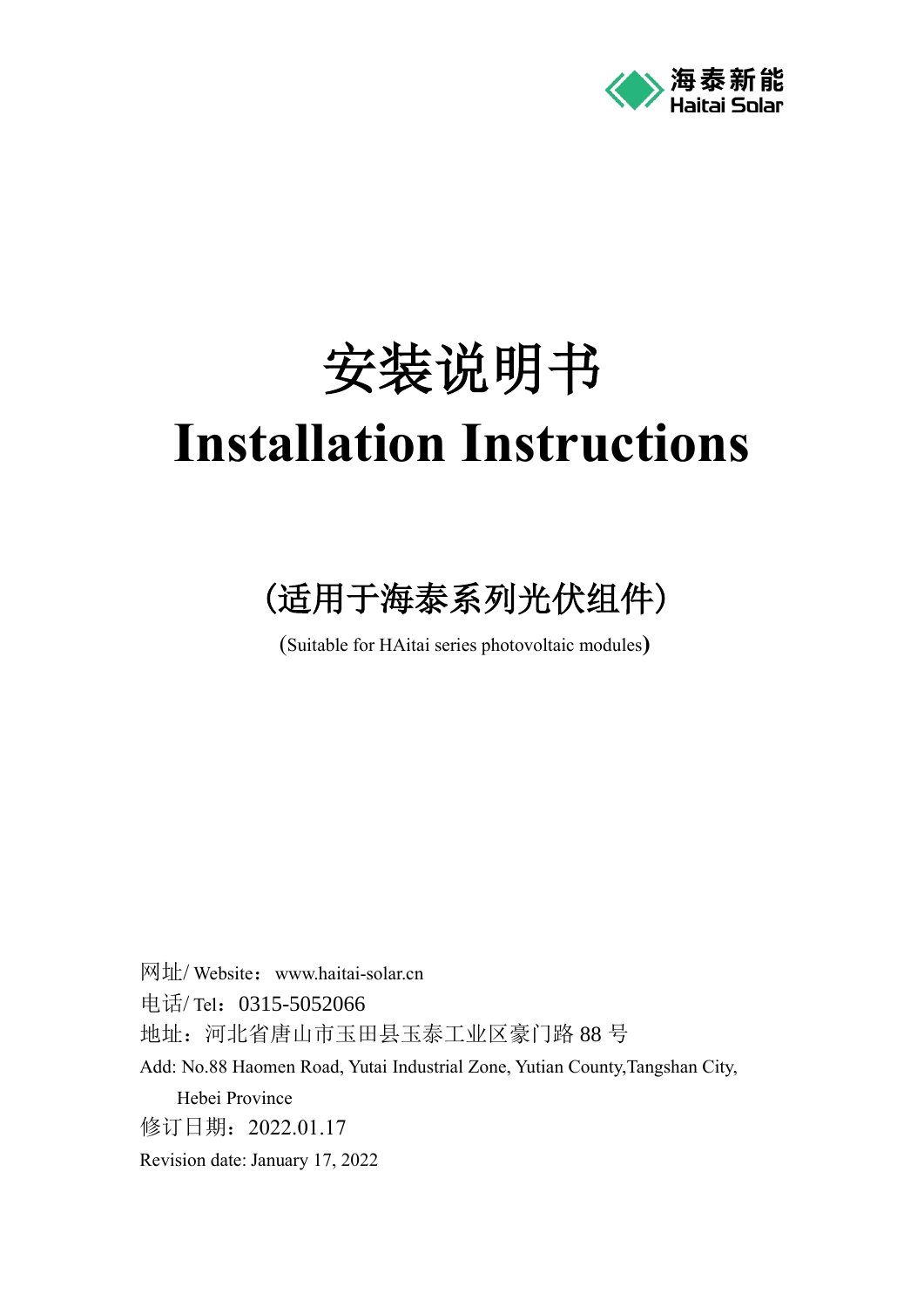

## 目录 Content

| 1. |                                                         |  |
|----|---------------------------------------------------------|--|
| 2. |                                                         |  |
| 3. |                                                         |  |
| 4. |                                                         |  |
| 5. |                                                         |  |
| 6. |                                                         |  |
|    |                                                         |  |
|    |                                                         |  |
|    |                                                         |  |
|    |                                                         |  |
|    |                                                         |  |
| 7. |                                                         |  |
|    |                                                         |  |
|    | 7.2 测试, 调试, 与故障排除 Test.Debugging and Troubleshooting 20 |  |
|    | 7.3 阻塞二极管和旁路二极管故障排除 Blocking Diode and Bypass Diode     |  |
|    |                                                         |  |
|    |                                                         |  |
| 8. |                                                         |  |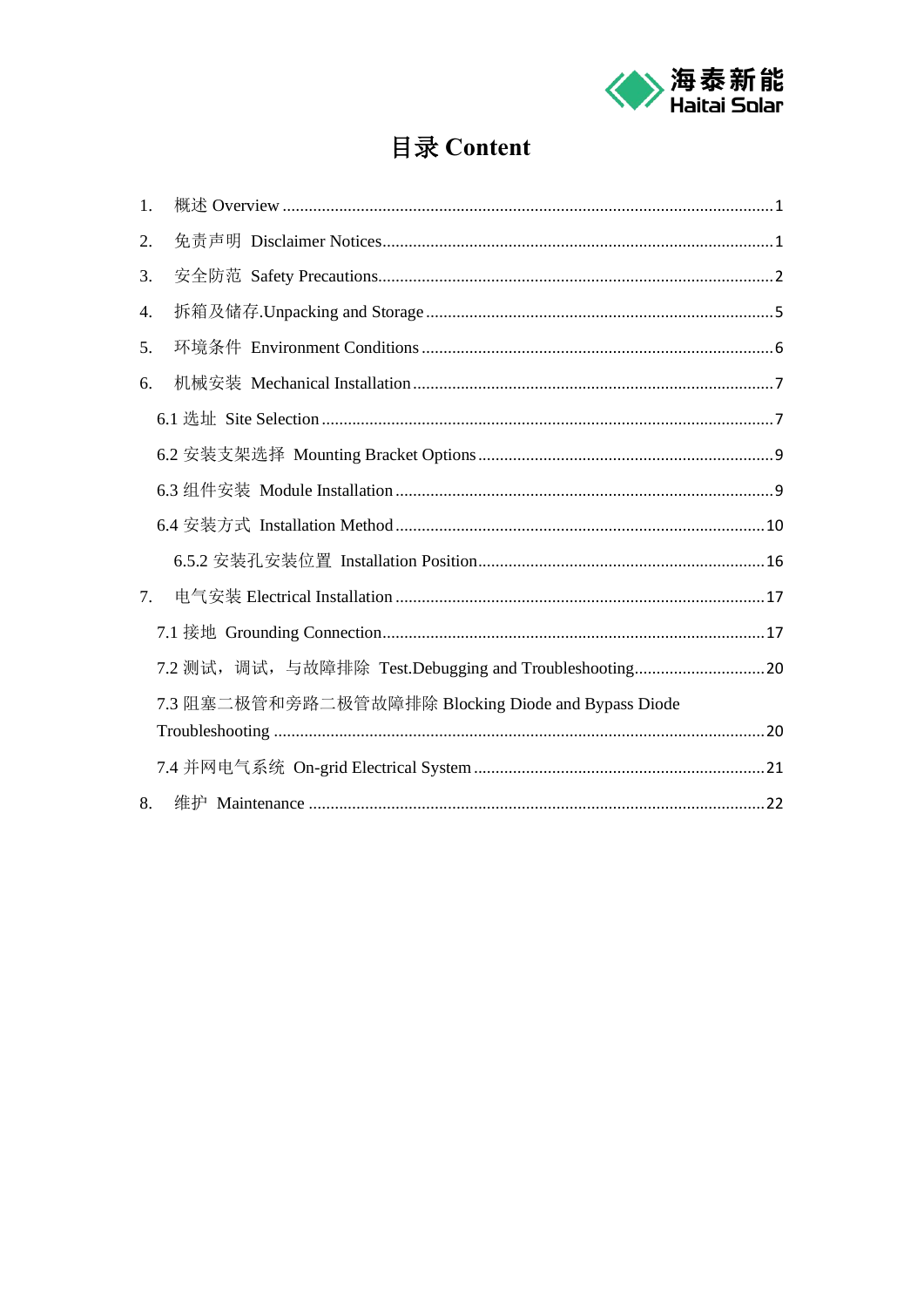

## <span id="page-2-0"></span>**1.** 概述 **Overview**

本手册包含关于唐山海泰新能科技股份有限公司生产的光伏组件的安装、 维护和安全操作的信息。安装之前需要阅读和理解本说明。专业安装者在安装 组件的时候需要遵从手册中的说明。如果存在任何问题请联系我司的销售部门 寻求帮助。

This manual contains information on the installation, maintenance and safe operation of photovoltaic modules produced by Tangshan Haitai New Energy Technology Co., LTD. Read and understand the instructions before installation. Professional installers must follow the instructions in this manual when installing components. If you have any problem, please contact our sales department for help.

在安装太阳能光伏系统之前,安装者需要熟悉系统在机械和电气方面的要 求。请妥善保管此手册以备后期使用。

Before installing solar PV system, the installers need to familiarize with the requirements of mechanical and electrical aspects. Please keep this manual for later use.

## <span id="page-2-1"></span>**2.** 免责声明 **Disclaimer Notices**

◇ 安装、操作和使用海泰新能系列组件已超出公司的控制,因此,海泰新能 不承担因不当安装、操作、使用和维护所带来的任何损失、损害、伤害及 由此产生的费用。

The installation, operation and use of Haitai New Energy series modules are beyond Haitai's control. Thereby, Haitai New Energy does not undertake any loss, damage, injury and consequent costs caused by improper installation, operation, use and maintenance.

◇ 海泰新能不承担对违反专利,第三方权力等使用光伏产品带来的责任。

Haitai New Energy does not undertake any responsibilities for the violation of patent, third-party rights and other uses of PV products.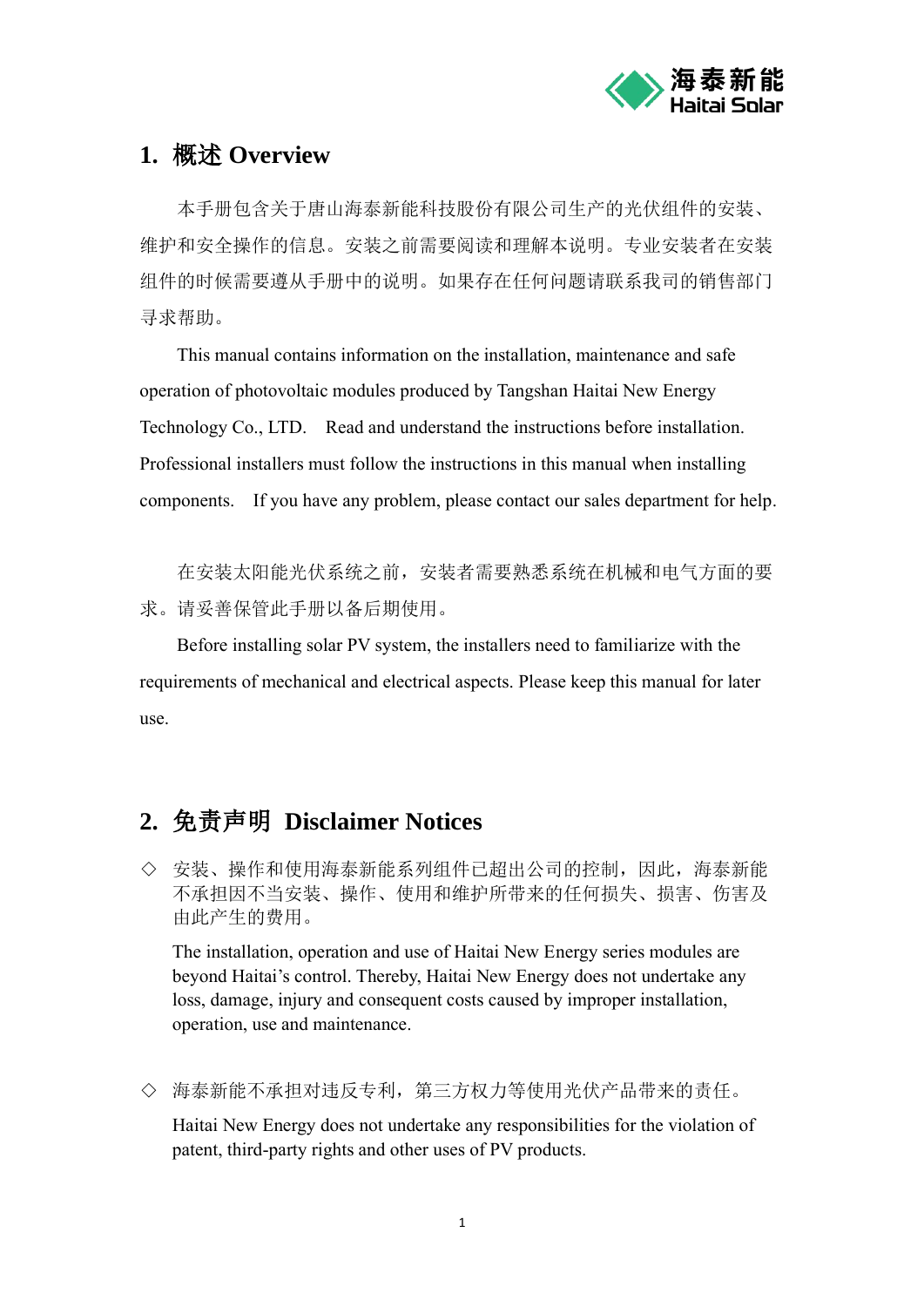

◇ 没有授权不能对任何专利或专利权做任何修改。

Any modification towards any patent or patent right is not allowable if there is no authorization.

◇ 本手册基于海泰新能的科技与可靠的经验。但是包括产品规格的这些信息 和建议并不构成任何保证。

This manual is made based on Haitai New Energy's technology and reliable experience, but the information and recommendations including product specifications do not constitute any warranty.

◇ 海泰新能保留改变手册,产品信息,技术规范或者产品数据的权力无需提 前通知 。

Haitai New Energy keeps the rights of changing manuals, product information, technical specifications and product data without prior notice.

## <span id="page-3-0"></span>**3.** 安全防范 **Safety Precautions**

◇ 安装太阳能光伏系统需要专业的技术和知识,安装必须由专业人士施行。

The installation of solar photovoltaic systems requires professional skills and knowledge, thus the installation must be carried out by professionals.

◇ 安装者承担安装过程中可能发生的受伤风险,包括但不限于触电的风险。

In the process of installation, the installers assumes the risk of injuries, including but not limited to the risk of electric shock.

◇ 当暴露在直射日光下的时候,单个组件可能产生大于 30V 的直流电压。接 触 30V 或者更高的直流电压存在潜在风险。

When exposed to direct sunlight, a single module may produce more than 30V DC voltage. The exposure with 30V or higher DC voltage has potential risks.

◇ 当断开或链接暴露在日光下的光伏组件的连线时,可能产生电弧。这个电 弧可能造成烧伤,引起火灾或者引发其它问题。

The electric arcs may occur when disconnecting or linking the photovoltaic modules exposed to the sunlight. This arc may cause burns, a fire or other problems.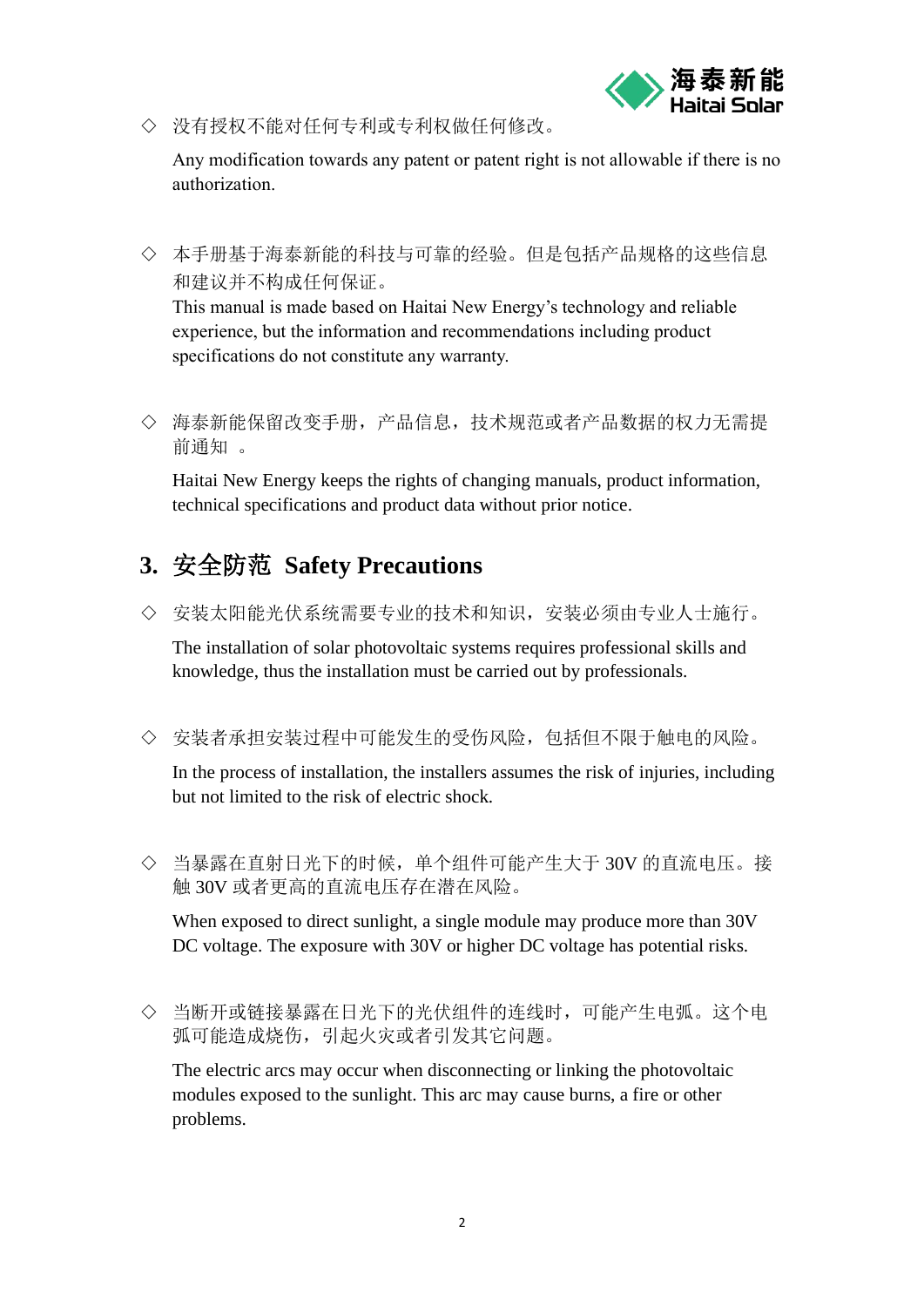

◇ 不要在有负载的情况下断开组件之间或组件与逆变器等设备之间的 线。

Do not disconnect the linking between the modules or between the modules and inverters in case of the load.

◇ 光伏电池组件把光能转换成直流电能。组件应用于地面、屋顶、车辆或船 只等户外环境。合理设计支撑结构是系统设计者或安装者的责任。

The photovoltaic modules could convert the power energy into DC power. The modules could be applied for the ground, roofs, vehicles or boat and other outdoor environment. It is system designer and installers' responsibility to reasonably design the support structure.

◇ 请不要拆解组件,也不要摘除其它附带铭牌或者部件。

Do not disassemble the modules or remove other attached brands or parts.

◇ 不要在组件的上下表面喷涂或者涂胶。

Do not spray or glue on the upper and lower surfaces of the modules.

◇ 不要利用反射镜或者其它放大镜设备人为的集中阳光到组件上。

Do not use the mirror or other magnifying glass equipment to concentrate the sunlight artificially to the modules.

◇ 在安装系统的时候,需要遵守所有的地方,区域和国家法令规定。必要的 时候需要获得施工许可证。

It needs to comply with all the local, regional and national laws and obtain a construction permit when necessary in the process of installing the system.

◇ 在运输和安装机械与电气部件的时候,需要保持儿童远离系统。

It needs to keep the children away from the system when transporting and installing mechanical and electrical components.

◇ 在安装或者检修光伏系统的时候,不要佩戴金属戒指,手表带,耳,鼻, 唇环或者其它金属器件。

Do not wear metal rings, watch straps, ear, nose, lip rings or other metal parts when installing or inspecting the photovoltaic system.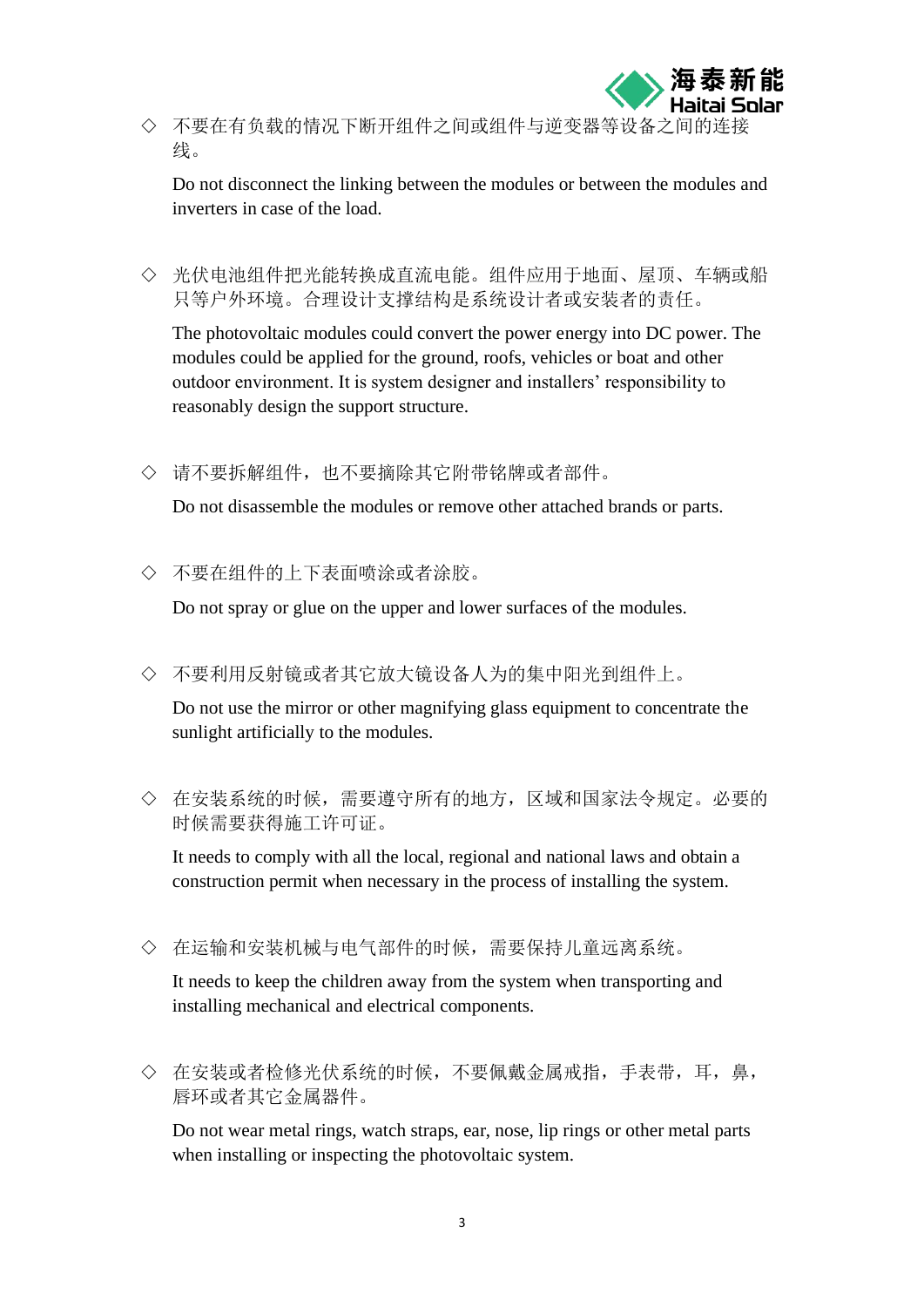



◇ 电气安装工作只能使用合格的绝缘工具。

The qualified insulating tools are the only choice for the electrical installation work.



◇ 遵从系统中使用的所有其它部件的安全规定,包括线路和电缆,连接器 件,充电控制器,逆变器,蓄电池和充电电池等。

Comply with the safety requirements of all other modules used in the system, including wiring lines and cables, connection devices, charging controllers, inverters, batteries and rechargeable batteries.

◇ 只使用适合太阳能电力系统使用的设备,连接器件,线路和支撑架。在特 定光伏系统中尽可能只使用一种型号的组件,同一光伏阵列中必须使用同 一种型号的组件。

Use the equipment suitable for solar power system, connection device, wiring lines and support frame only. In a particular photovoltaic system, use a type of module as much as possible and use the same type of the module in the same PV array only. Each input voltage of the same tracking system of each inverter must be equal and the same type of modules must be used.

◇ 在普通室外条件下,组件产生的电流和电压与参数表中列出的有所不同。 参数表是在标准测试条件 (1000W/m2 的辐照度,AM 1.5 光谱, 25°C 温度) 下测得,所以在确定光伏发电系统中其它部件的额定电压、导线容量、保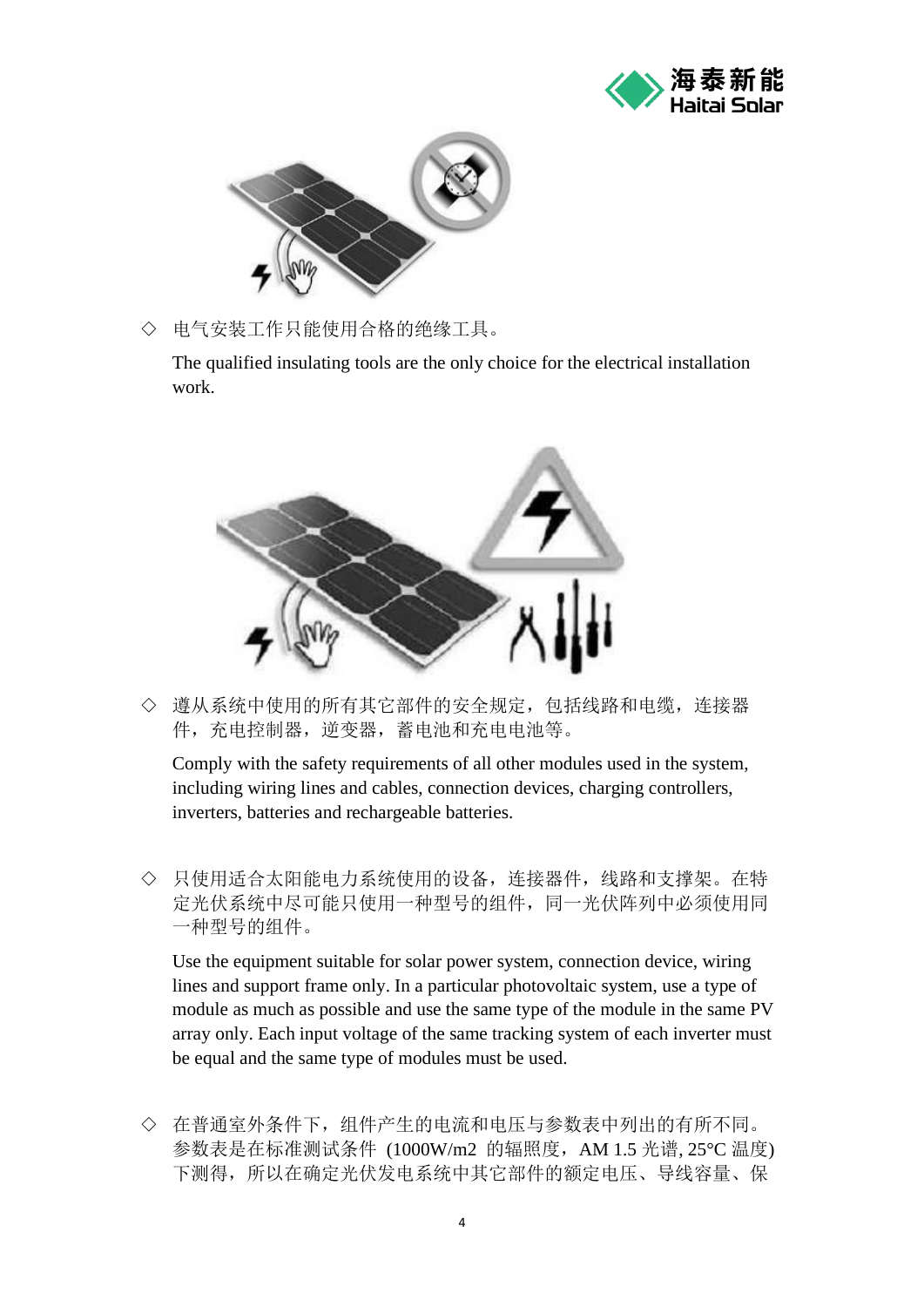

险丝容量、控制器容量等和组件功率输出有关联的参数时,参照标在组 上的短路电流和开路电压的值,并按 125%的值设计和安装。

Under normal outdoor conditions, the current and voltage generated by the module are different from those listed in the parameter table. The parameter table is measured under the standard test conditions (1000w/m2 irradiance, AM 1.5 spectrum, 25°c temperature), so when determining other modules' rated voltage, conductor capacity, fuse capacity, controller capacity and other parameters correlated to module output power, it should refer to the value of short-circuit current and open circuit voltage marked on the module and design and install the module according to the value of 125%.

◇ 组件适用于环境温度(-40℃~+85℃)地域使用,建议使用工作温度为(-  $20^{\circ}C^{-}+50^{\circ}C$ ).

The component is applicable to the ambient temperature (-40  $\degree$  C to +85  $\degree$  C). The recommended operating temperature is  $(-20 \degree C \text{ to } +50 \degree C)$ .

## <span id="page-6-0"></span>**4.** 拆箱及储存**.Unpacking and Storage**

◇ 在收货时,应检查交付的货物是否确实是订购的货物:每个包装箱的外面 均标有产品名称、箱号、组件条形码。

When receiving the goods, you should check whether the goods delivered are indeed ordered goods: the outside of each box are marked with the product name, packaging box number, module barcode.

◇ 包装箱应存储在干净、干燥区域,避免阳光直射和潮湿。

The packaging carton should be stored in a clean, dry area, away from direct sunlight and moisture.

◇ 在安装现场,注意保持组件,尤其是电气连接处的清洁干燥。如果接头的 电缆潮湿,连接处可能会腐蚀,不得使用任何连接处腐蚀的组件。

At the installation site, pay attention to keep clean and dry for the components, especially the electrical connections. If the connector cable is wet, the connections may be corroded, and the components that be corroded at any connections should not be used.

◇ 如果托盘临时存储在外,请铺上一层防护罩,以防止其受到天气的直接影 响。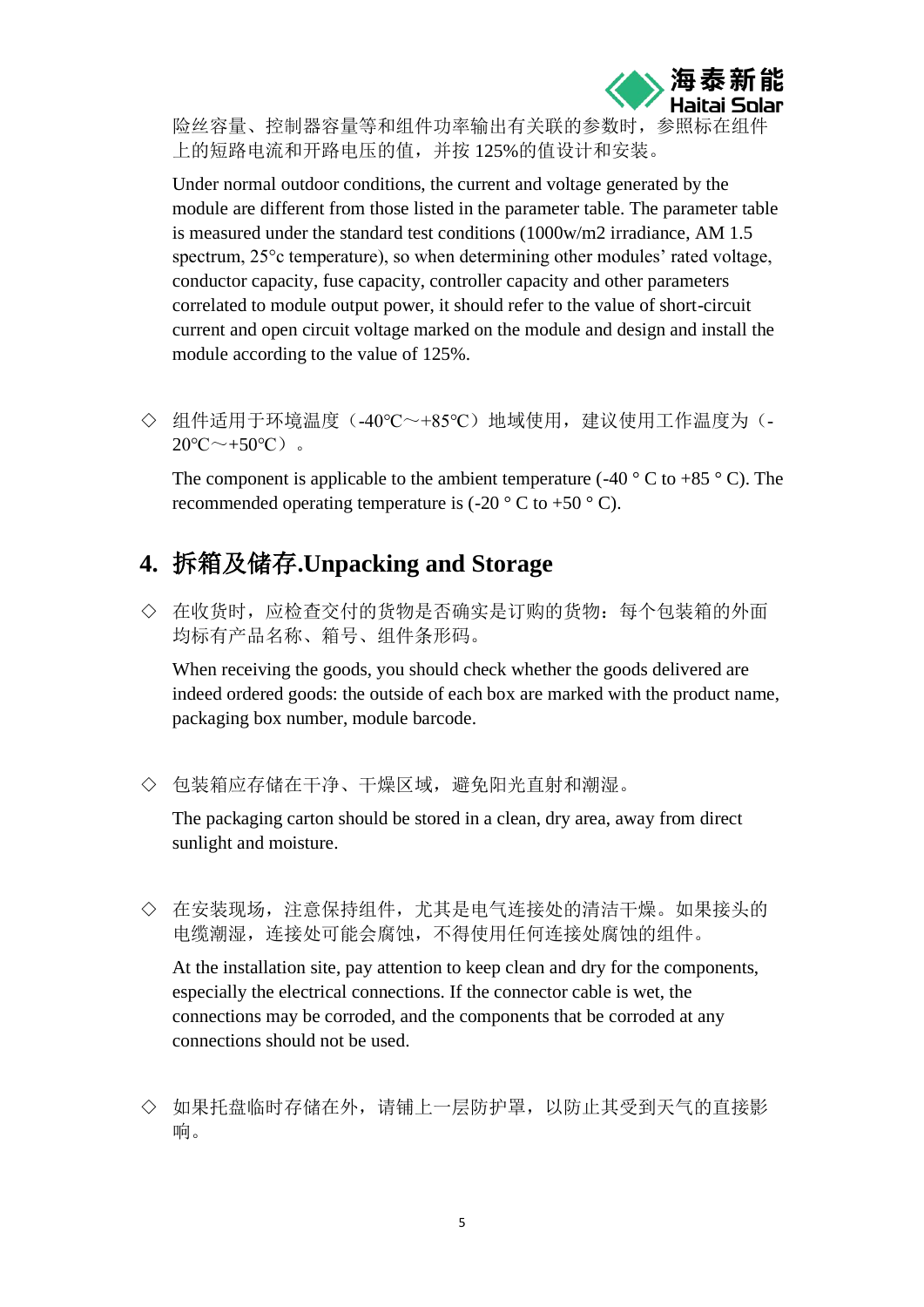

If the tray is temporarily stored outside, please put a protective cover to prevent it from being directly affected by the weather.

◇ 需要两名工作人员一起拆箱,取出组件时务必使用双手,禁止通过提拉组 件的导线和接线盒搬运组件。

Two staff members are required to unpack the packaging carton. Be sure to use both hands when removing the modules. Do not carry the modules through the wires and junction boxes.



◇ 组件取出若需临时外放,需要保护好组件边缘。

If the modules needed to be temporarily stored outside, please protect the edge of the module well.

◇ 禁止任何情况下在组件上站立或者行走。

It is forbidden to stand or walk on modules in any case.

◇ 禁止掉落或堆放物品在组件上。

It is forbidden to drop or stack items on the modules.

## <span id="page-7-0"></span>**5.** 环境条件 **Environment Conditions**

◇ 组件可在下列环境中安装 25 年以上

The modules can be installed in the following environment for more than 25 years

| 环境温度 Ambient temperature:   | $-40^{\circ}$ Cto +85 $^{\circ}$ C |
|-----------------------------|------------------------------------|
| 运行温度 Operating Temperature: | $-40^{\circ}$ Cto $+85^{\circ}$ C  |
| 存储温度 Storage Temperature:   | $-20^{\circ}$ Cto $+85^{\circ}$ C  |
| 湿度 Humidity:                | $<$ 85% RH                         |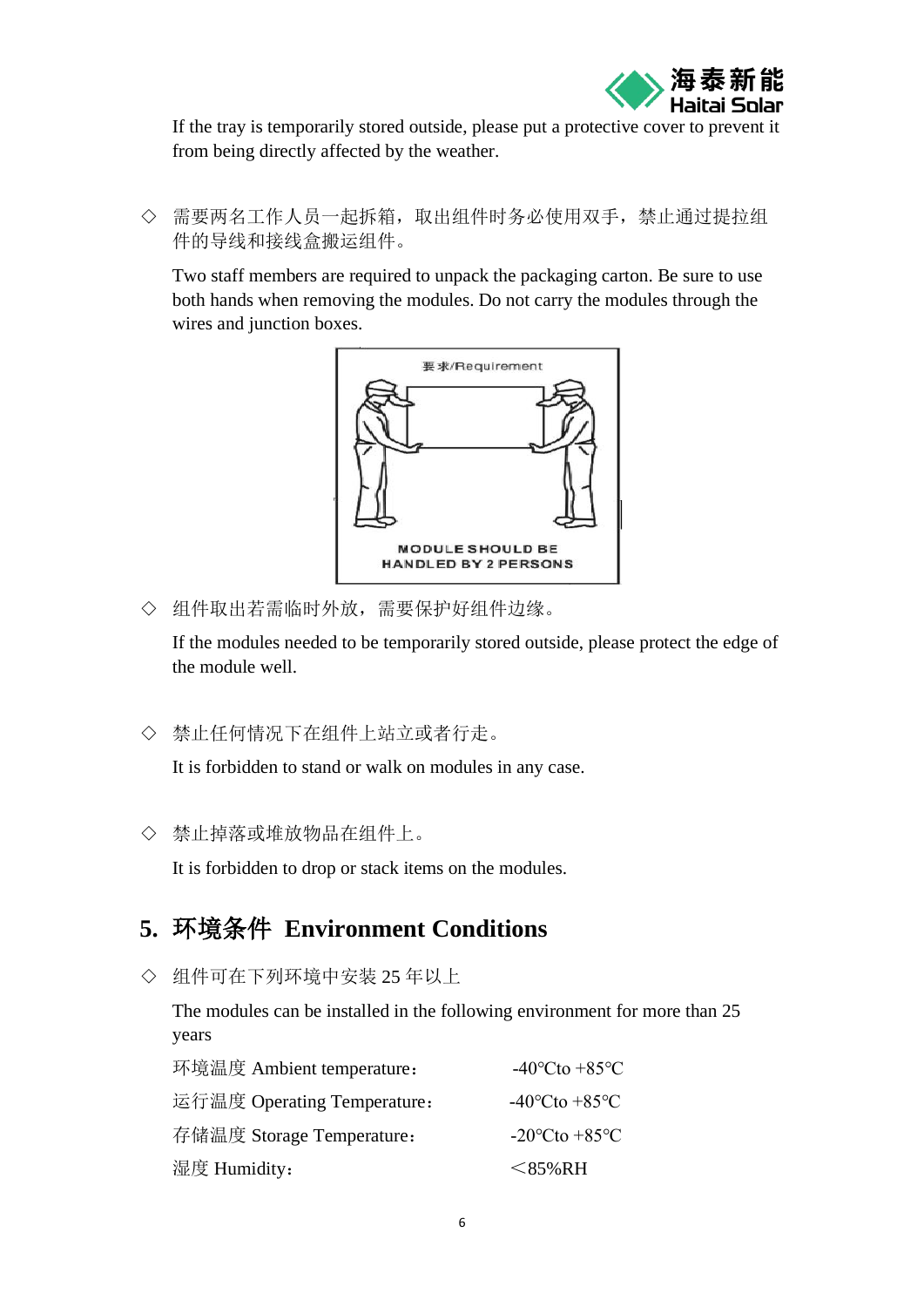

#### **\***注意 **Note**:

-安装方法对于机械承载很重要,未能遵循本手册的安装,会有不同的雪压 和风压荷载能力。

The installation method is very important for the mechanical load. Failure to follow the installation of this manual will result in different snow pressure and wind pressure load capacity.

-系统安装商需要确保安装方式符合当地法律法规。

The system builder needs to ensure that the installation is in accordance with local laws and regulations.

## <span id="page-8-0"></span>**6.** 机械安装 **Mechanical Installation**

## <span id="page-8-1"></span>**6.1** 选址 **Site Selection**

◇ 在北纬地区组件最好面向南,而在在南纬地区组件最好面向正北。组件正 面与正午太阳光线方向垂直为最佳。

In north latitude area it is best to face south for the module, while in south latitude area, it is best to face north. It is best that the front of the module is perpendicular to the direction of the midday sun light.

◇ 固定支架安装,组件建议安装在一个最佳倾角,可以最大限度捕获太阳 光。根据右手螺旋定律,基本上与安装地点的纬度相同,面向赤道。设计 时务必要根据当地情况,选出最优的倾角。

Fix bracket installation, the module is recommended to be installed at an optimum angle of inclination for maximum capture of sunlight. According to the right hand helical law, basically the same latitude as the installation site, facing the equator. The design must be based on local conditions and choose the best inclination.

◇ 跟踪支架安装,安装方式同样为压块和螺栓安装 2 种,具体安装方法参考 本安装说明,此时组件没有固定的安装倾角,也不会面向赤道,而是跟踪 太阳的角度从东向西转动。

Track bracket installation, installation methods are also two kinds of block and bolt installation, specific installation methods refer to the installation instructions,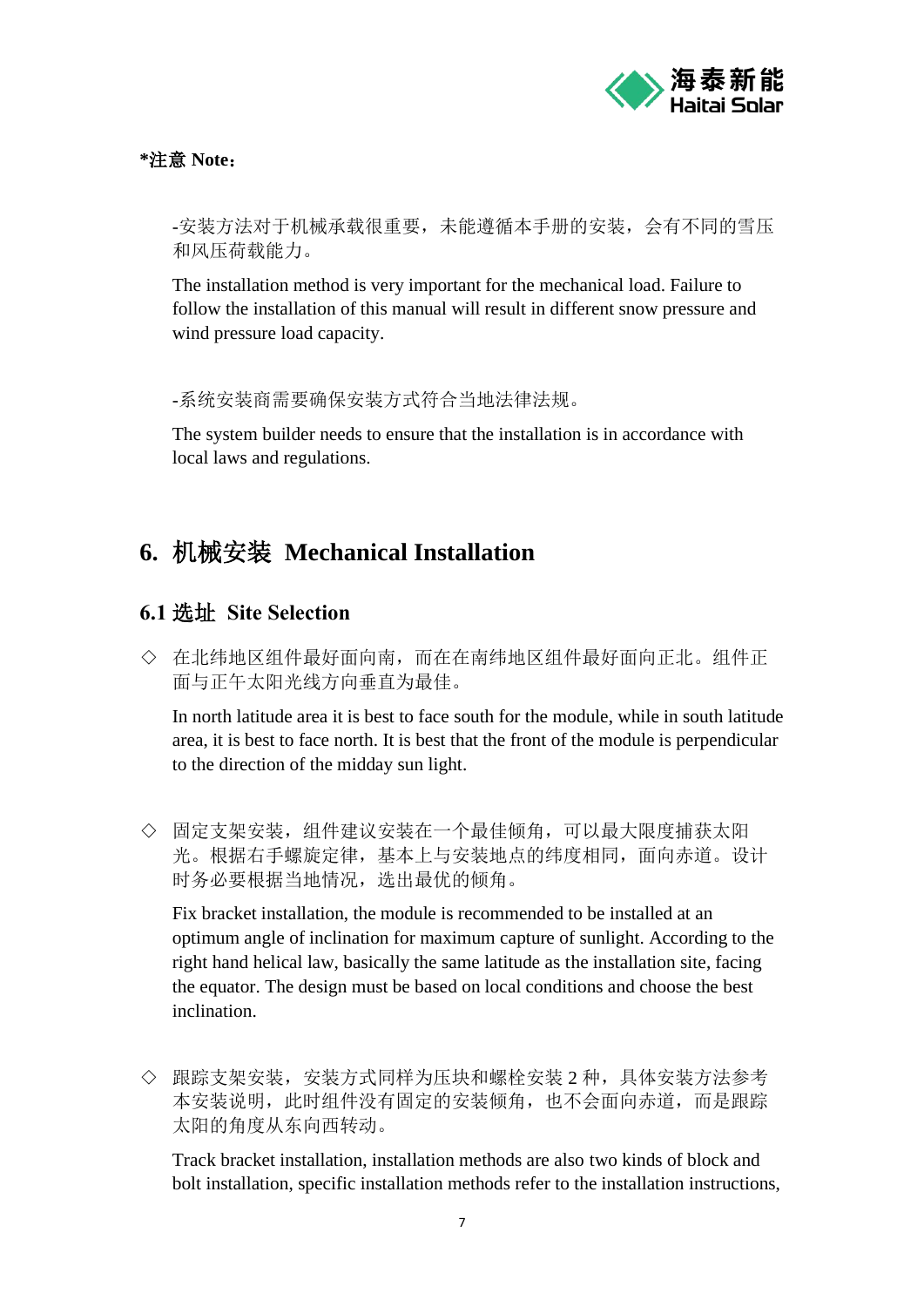

at this time the module does not have a fixed installation inclination, nor will face the equator, but the angle of tracking the sun from east to west.

◇ 当在屋顶安装太阳能电池组件时,务必在屋顶的边缘和太阳能电池阵列之 间保持一个安全的工作区域。大型电站的阵列之间要有一定的安全距离,方 便对阵列里面的组件进行清理,检测和维修。

When installing solar modules on the roof, be sure to maintain a safe working area between the edge of the roof and the solar arrays. There must be a certain safety distance between arrays of large power stations in order to facilitate the cleaning, inspection, and maintenance of the modules inside the array.

◇ 组件应安装在阳光可以充分照射的位置,并确保在冬至日的 9:00 到 15: 00 不能被遮挡。

The components shall be installed in a position with full sunlight and shall not be covered from 9:00 to 15:00 on the winter solstice .

◇ 组件不能在产生或者存放可燃气体的设备或者地点附近使用。

The modules can not be used in the vicinity of the equipment or place where the flammable gas is generated or stored.

◇ 组件不能安装于因各种化学反应导致组件缺陷的环境区域内,如酸雨、碱 性气体、盐雾等。

The modules can not be installed in the environmental area where module defects are caused by various chemical reactions, such as acid rain, alkaline gas, salt mist, etc.

◇ 组件不能安装在超出组件最大系统电压的环境区域内,如高压电线旁,组 件的安装位置与高压电保持一定的安全距离,安全距离根据高压电等级而 定。

The modules can not be installed in the environmental area that exceeds the maximum system voltage of the modules, such as high-voltage power lines. The module's position should be maintained at a safe distance from the high-voltage power while the safe distance is determined by the high voltage level.

◇ 若在住宅地面安装组件,需要遵守当地法规比如使用栅栏。(栅栏要与阵 列保持一定的距离,避免栅栏的阴影对阵列产生影响)。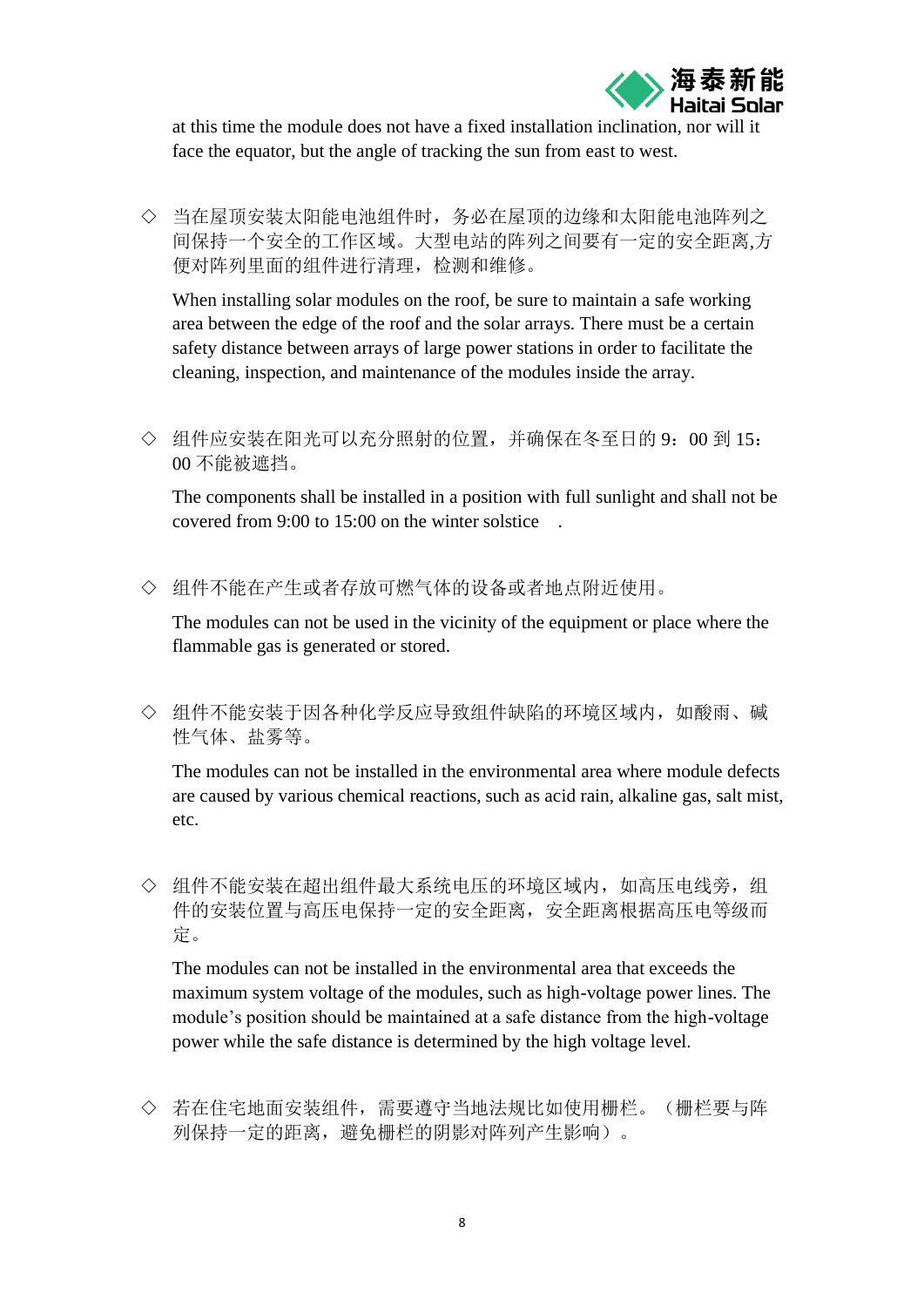

If the modules are to be installed on the floor of a dwelling, local regulations such as fences should be complied with (the fences should be kept at a certain distance from the array to avoid shading impact of the fence on the array).

◇ 请勿将光伏组件安装在可能浸入水中或持续暴露于洒水车或喷泉的位置。

Do not install the PV modules in places that may be immersed in water or continuously exposed to sprinklers or fountains.

## <span id="page-10-0"></span>**6.2** 安装支架选择 **Mounting Bracket Options**

◇ 在支架上安装组件时,选择能够承受当地预期地震等级的支柱和组件安装 结构。

When installing the modules on the bracket, the pillar and module installation structure should be chosen those can withstand the local expected earthquake level.

◇ 支架结构必须由耐用、防腐蚀、抗紫外线的材料制成。

The bracket structure must be made of a durable, anti-corrosion, anti-ultraviolet materials.

## <span id="page-10-1"></span>**6.3** 组件安装 **Module Installation**

◇ 搬运时两人双手抓住组件,并保持水平稳定状态,禁止剧烈晃动,禁止单 人搬运组件,禁止拖拉组件,禁止扯拉接线盒连接线,禁止搬运两板及以 上数量组件等。

When carrying the modules, two hands are required to grasp the modules and keep a level of stability. It is forbidden to shake severely, carry the module by one person, drag the module, pull the connecting lines of junction box and handle two and more modules.

◇ 放置组件时放置于平整的地面上,下面垫纸板,禁止玻璃面直接接触地 面。

Place the modules on a flat ground, place the cardboard in the bottom and the glass surface is forbidden to directly touch the ground.

◇ 组件放置与地面时严禁堆放杂物,踩踏,坐卧等造成组件变形的动作。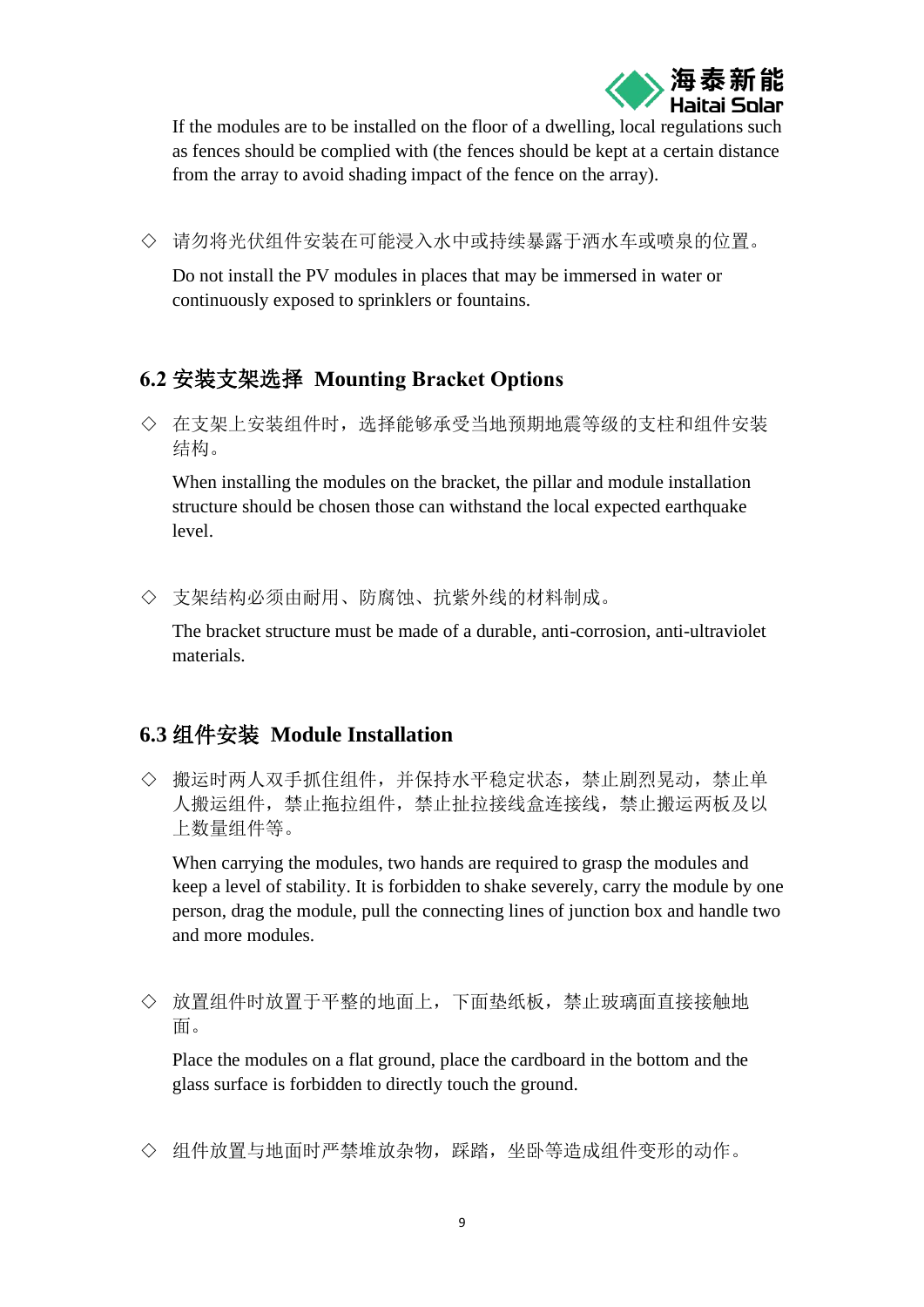

When the module is placed on the ground, it is forbidden to stack debris, step on, sit down and have other actions that may cause deformation for the module.

◇ 安装时禁止踩踏组件,禁止在支架上拖曳组件。

Do not step on the module during installation. Do not drag the module on the bracket.

◇ 组件在建筑物或屋顶上安装时,要确保它被安全的固定并且不会因为强风 或大雪而损坏。

When the modules is installed on buildings or roofs, it needs to ensure that they are securely fastened and will not be damaged by strong wind or snow.

◇ 组件背面要确保通风流畅以便组件的散热。

.

Ensure that the back of the modules good ventilation for cooling the modules.

◇ 在屋顶安装组件时,要保证屋顶结构合适。此外,安装固定组件时所需要 穿透的屋顶必须适当密封,以防屋漏。

When installing the modules on the roofs, make sure the roof structure is suitable. In addition, the roofs must be properly sealed to prevent leakage.

◇ 组件框架和墙面或屋面之间的空隙建议至少保持 115 毫米。如果有其他安 装方式,就可能影响防火等级的评估。

The gap between the module frame and the wall or roof should be at least 115mm. If there are other installation methods, it may affect the assessment of fire rating.

◇ 两个组件最小间距为 10 毫米。

The spacing between two modules should be at least 10mm.

◇ 安装方式不能阻塞组件排水孔。

The installation can not block the module' drain hole.

## <span id="page-11-0"></span>**6.4** 安装方式 **Installation Method**

这里介绍的所有安装方式只供参考,本公司不负责提供相关的安装部件。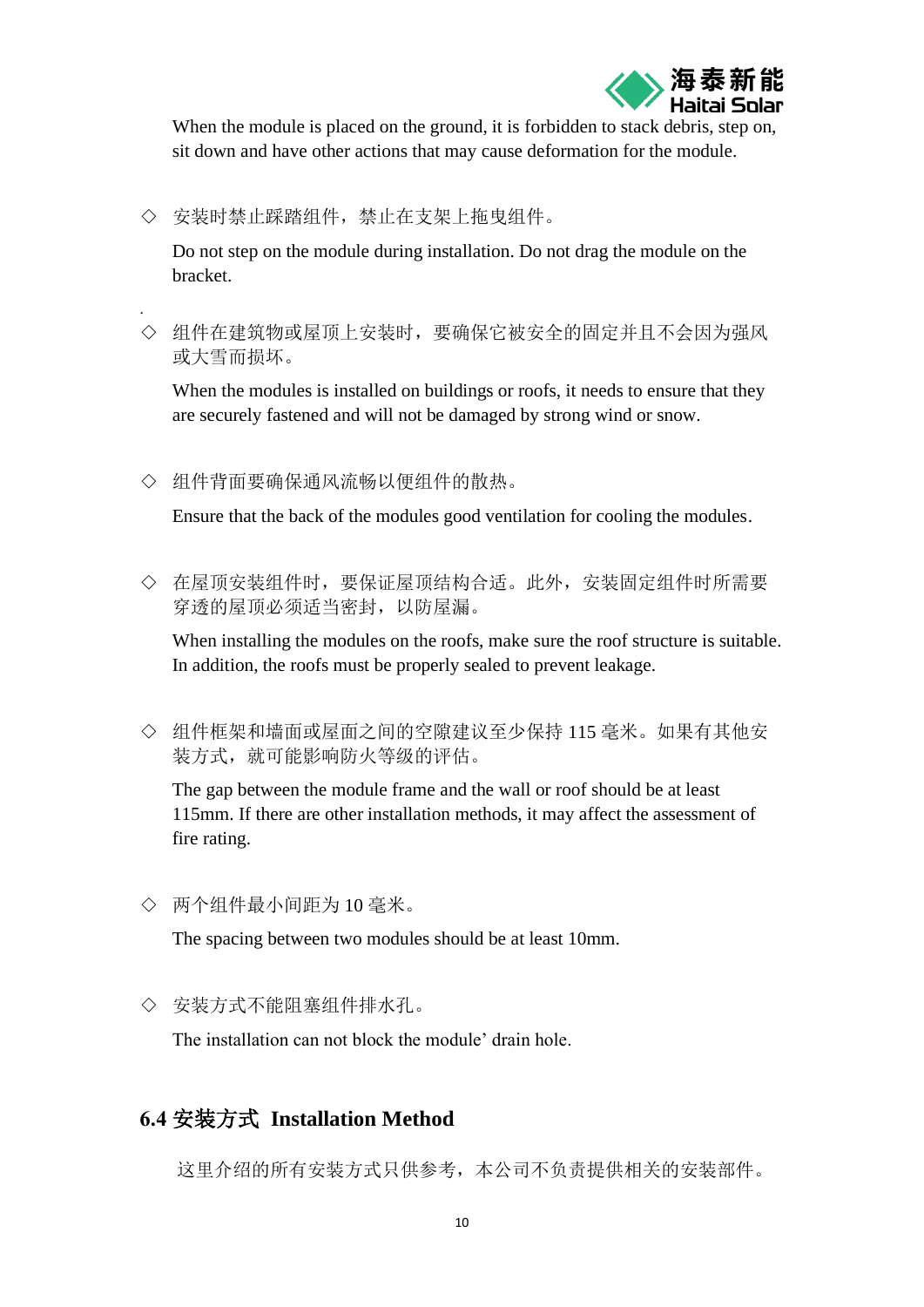

组件系统的设计、安装、机器载荷和安全性必须由专业的系统安装商或者有经 验的人来完成。

All installation methods described here are for reference only, and our company is not responsible for providing relevant installation parts. The design, installation, mechanical load and safety of module system must be completed by professional system installers or experienced personnel.

#### **6.4.1**夹具安装 **Fixture installation**





图A 组件夹具 网络罗马 医心包的 医心包 网络奥尔利 图A 组件夹具示例

#### Figure A Fixture of module Figure B Module fixture example

#### 注意事项 **Cautions**

请根据组件铝合金边框选择合适的夹具进行安装

Please select an appropriate fixture for installation according to the aluminum alloy frame of the component

有框组件夹具建议满足以下要求

Module with frame fixtures meet the following requirements

| 厚度: $>3 \text{ mm}$    |  | 长度: $>40 \text{ mm}$          | 材质: 铝合金 |                          |
|------------------------|--|-------------------------------|---------|--------------------------|
| thickness: $\geq$ 3 mm |  | Length $: \geq 40$ mm         |         | Material: Aluminum alloy |
| 螺栓: M8                 |  | 扭紧力矩: 18-24 N.m               |         |                          |
| Bolts: M8              |  | Tightening torque: 18-24 N.m. |         |                          |

◆ 夹具不能使组件发生形变;安装导轨和夹具应避免遮挡电池片;夹具与边框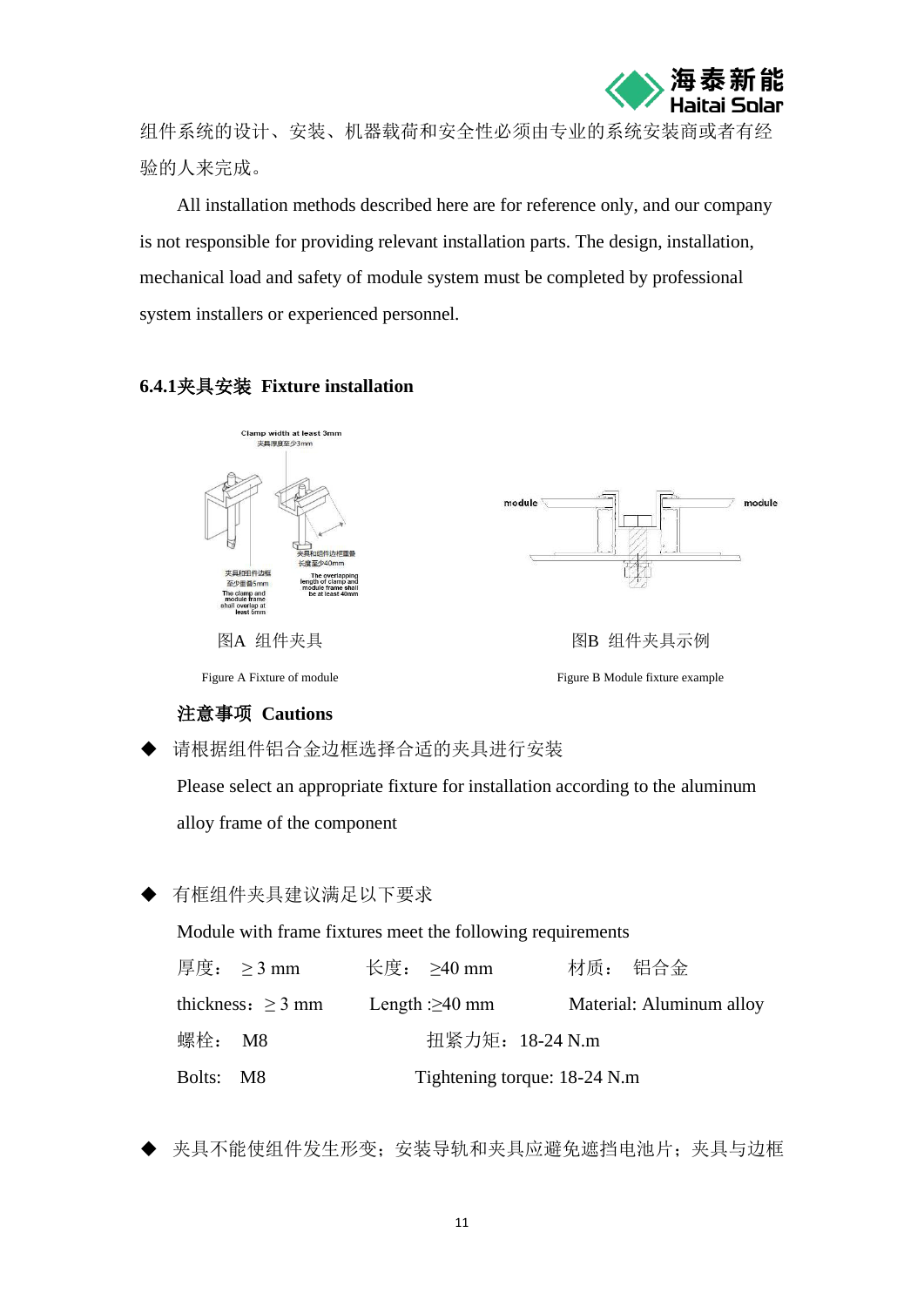

接触面必须平整光滑,防止边框损坏伤害组件;排水孔不可被夹具遮挡。

 The fixture can not deform the module; the installation guide rail and fixture should avoid blocking the cells; the contact surface between the fixture and the frame must be smooth to prevent the frame damage from damaging the modules; the drainage hole should not be blocked by the fixture.

#### **6.4.2** 安装孔安装 **Installation holes**



#### 注意事项 **Cautions**

◆ 使用组件背面的安装孔,将组件固定在支架上。

Use the mounting hole on the back of the module to fix the module on the bracket.

◆ 使用安装孔1和安装孔2安装螺栓、螺母和垫片建议满足以下要求。

You are advised to use mounting holes 1 and 2 to install bolts, nuts, and washers 材质:不锈钢

Material: Stainless steel

尺寸和长度:M8

Dimensions and lengths: M8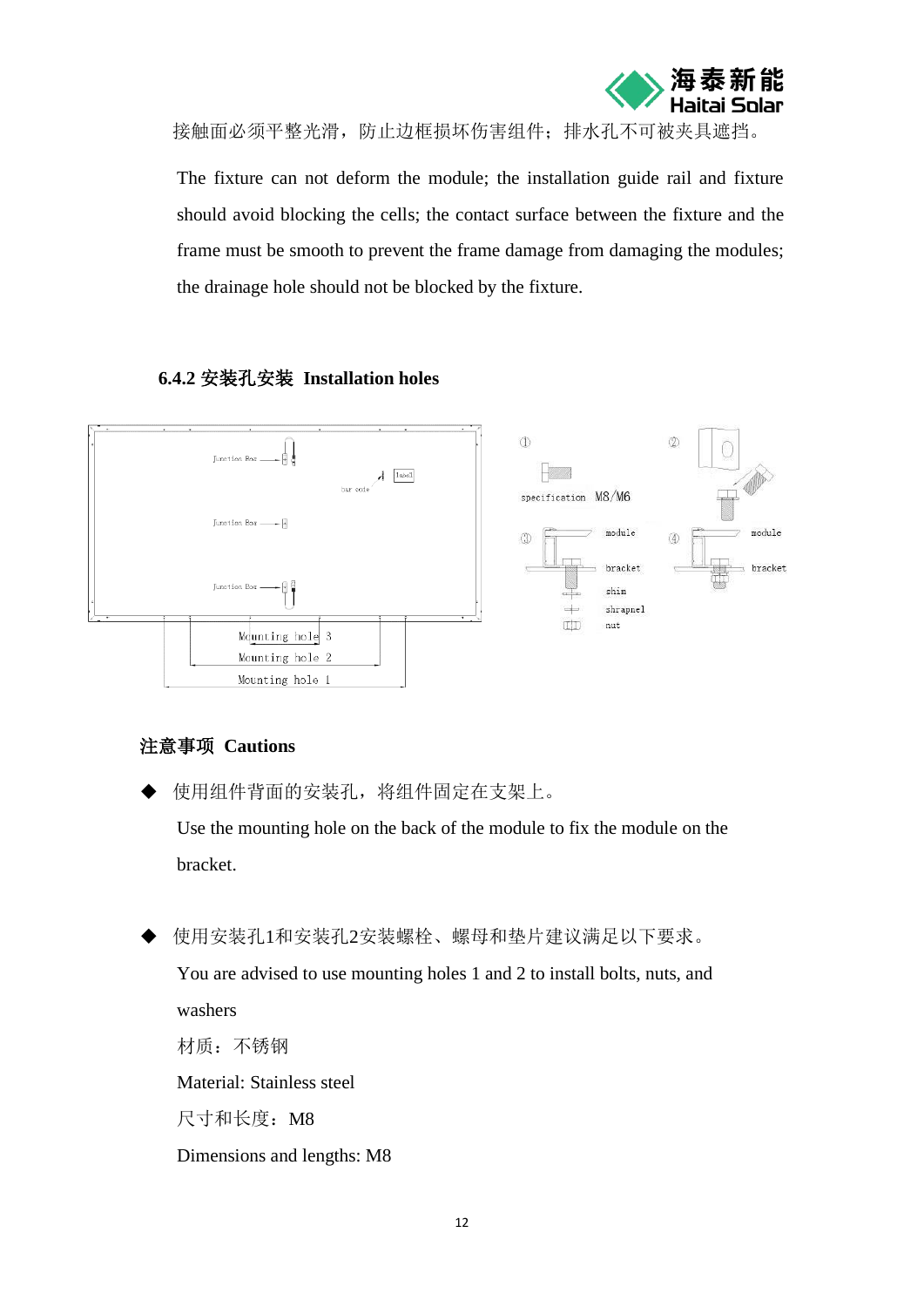

30mm高度边框组件建议选择长度在20mm之下的紧固件

It is recommended to select fasteners with a length of less than 20mm for frame components with a height of 30mm.

扭紧力矩:14-20 N.m Tightening torque: 14-20 N.m

◆ 使用安装孔3安装螺栓、螺母和垫片建议满足以下要求

Using mounting holes 3 Bolts, nuts, and washers must meet the following requirements

材质:不锈钢

Material: Stainless steel

尺寸和长度:M6

Dimensions and lengths: M6

30mm高度边框组件建议选择 L≤20mm长度紧固件

For 30mm height frame components, fastening L≤20mm is recommended

扭紧力矩:8-12 N.m

Tightening torque: 8-12 N.m

安装过程中注意事项: Precautions during installation:

◇ 搬运时两人双手抓住组件, 并保持水平稳定状态, 禁止剧烈晃动, 禁止单人 搬运组件,禁止拖拉组件,禁止扯拉接线盒连接线,禁止搬运两板及以上数 量组件等。

When carrying the modules, two hands are required to grasp the modules and keep a level of stability. It is forbidden to shake severely, carry the module by one person, drag the module, pull the connecting lines of junction box and handle two and more modules.

◇ 放置组件时放置于平整的地面上,下面垫纸板,禁止玻璃面直接接触地面。 Place the modules on a flat ground, place the cardboard in the bottom and the glass surface is forbidden to directly touch the ground.

◇ 组件放置与地面时严禁堆放杂物,踩踏,坐卧等造成组件变形的动作。 When the module is placed on the ground, it is forbidden to stack debris,step on, sit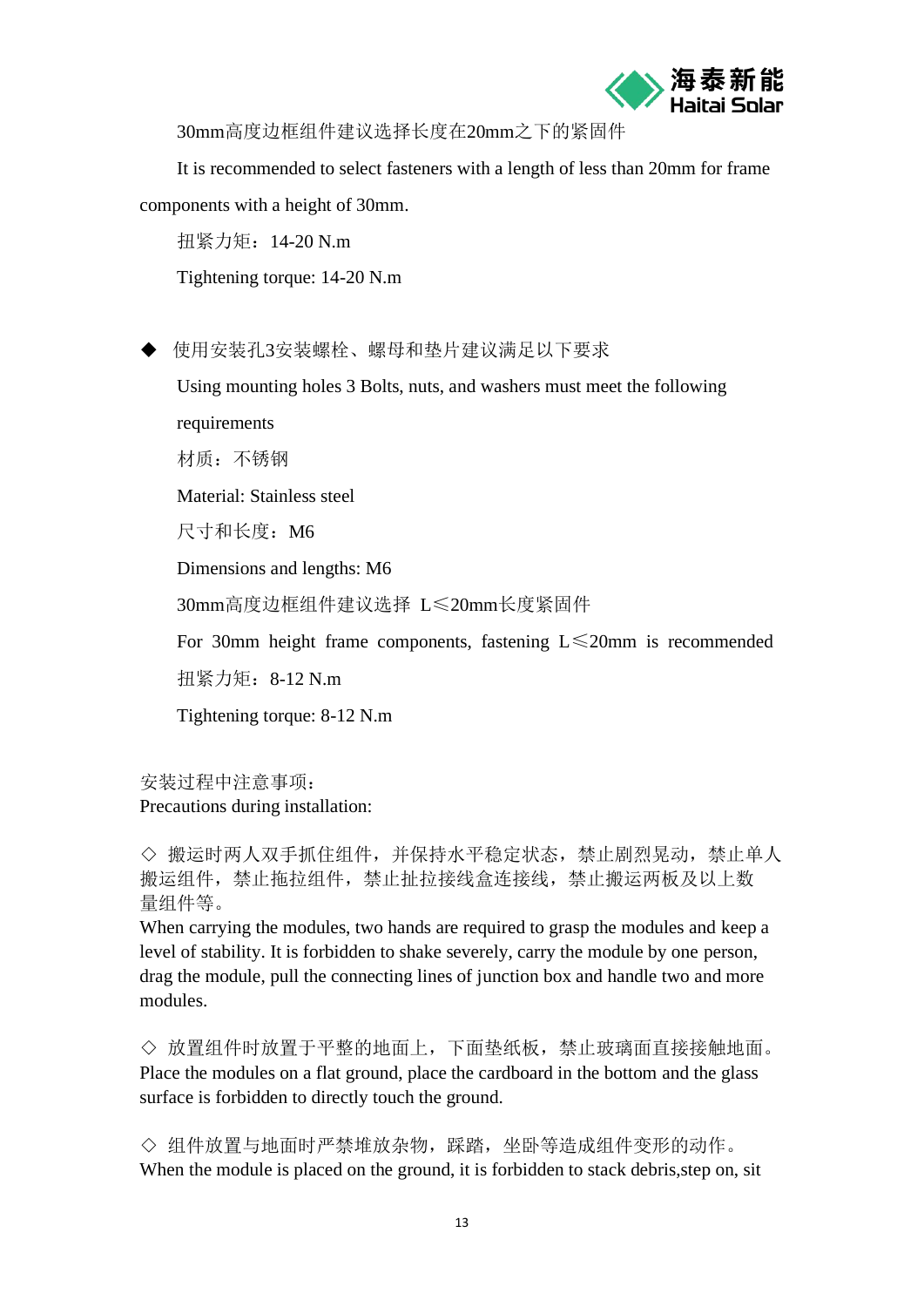

down and have other actions that may cause deformation for the module.

◇ 安装时禁止踩踏组件,禁止在支架上拖曳组件。 Do not step on the module during installation. Do not drag the module on the bracket.

◇ 其他不正确的运输或安装可能会损坏组件的动作。 Other incorrect transportation or installation those may damage the modules.

#### **6.5** 安装点位置说明 **Installation Point Location Description**

正常水平的载荷设计适用于大部分环境:组件背面承受的最大载荷为 2400pa(相当于风压),正面承受的最大载荷为 2400pa(相当于风压)。

The normal level load design is suitable for most environments: the maximum load on the back of the module is 2400 pa( equivalent to wind pressure) and the maximum load on the front is 2400 pa( equivalent to wind pressure).

较高载荷设计适用于苛刻的环境条件(如风暴、大雪等): 组件背面承受 的最大载荷为 2400pa (相当于风压), 正面承受的最大载荷为 5400pa (相 当于风压和雪压)。选择不同的夹具数量、尺寸和安装范围可以获得不同 的载荷承受力。

The higher load design is suitable for harsh environmental conditions (such as storm, heavy snow, etc.): the maximum load on the back of the module is 2400 pa( equivalent to wind pressure), and the maximum load on the front is 5400 pa( equivalent to wind pressure and snow pressure). Different load bearing can be obtained by selecting different fixture quantity, size and installation range.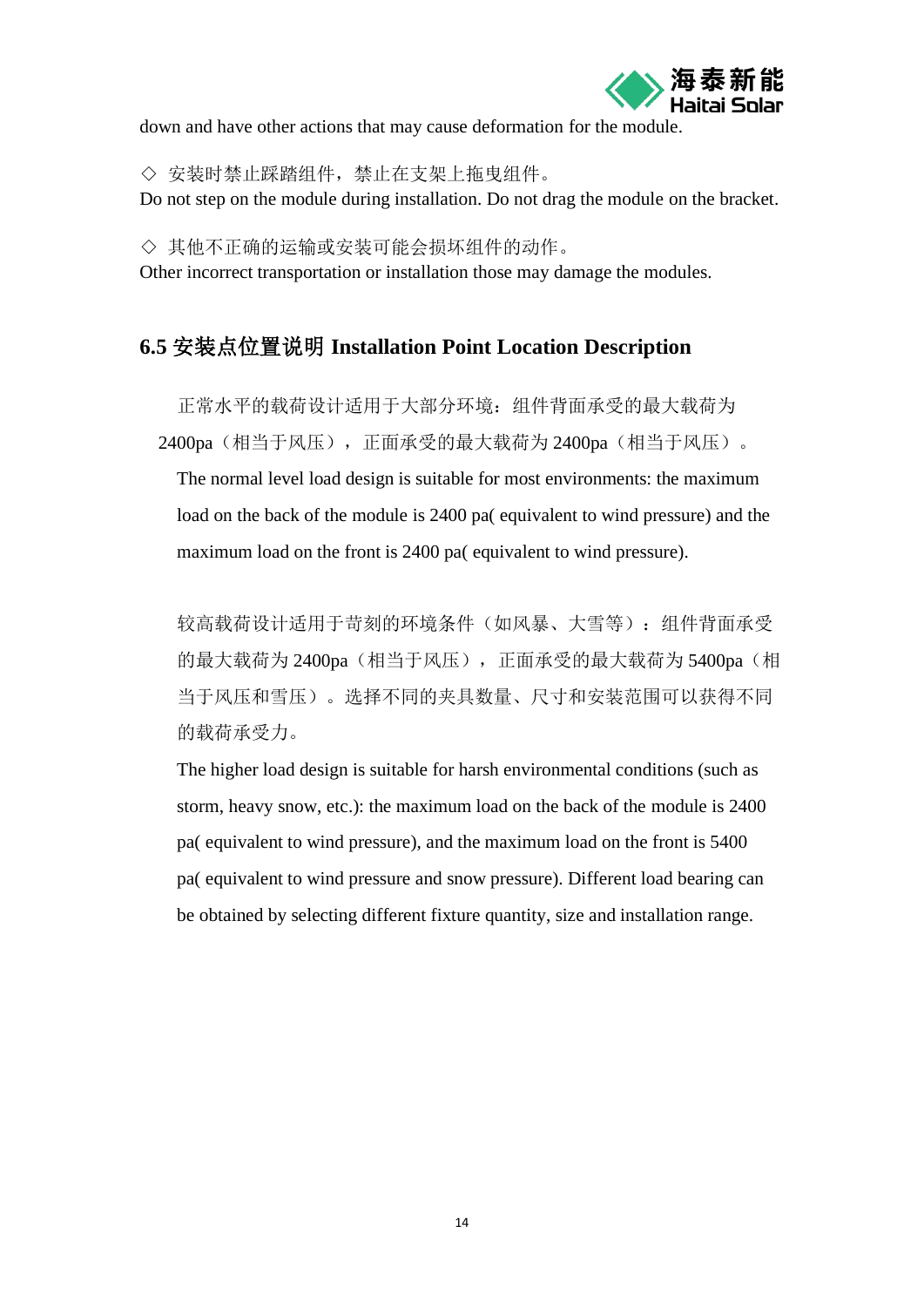

#### **6.5.1** 夹具安装位置 **Fixture InstallationPosition**



图 C 四点长边安装 导轨平行长边 Four point long side installation

Guide rails are flush with long edges



图 D 四点长边安装 导轨垂直长边 Four point long side installation Guide rail vertical long side

#### 有框组件可承受的载荷强度如下表(L 为组件长度):

The load strength of module with frame is shown in the table below (L is the length of the module)

| 图示<br>Drawing | 版型 Type | 夹具数量<br>Number of<br>fixtures | 夹具长度<br>Fixture<br>Length | 夹持距离 A<br>Clamping A<br>distance | 正面载荷<br>Positive load | 反面载荷<br>Negative load |
|---------------|---------|-------------------------------|---------------------------|----------------------------------|-----------------------|-----------------------|
| $\mathcal{C}$ | all     | 4                             | $\geq$ 40mm               | $L/5\pm50$ mm                    | 2400pa                | 2400pa                |
| D             | all     | 4                             | $\geq$ 40mm               | $L/5 \pm 50$ mm                  | 5400pa                | 2400pa                |

1、夹具不能使组件发生形变。

Fixtures can not make modules deform.

2、安装导轨和夹具应避免遮挡电池片。

Installation of guideways and fixtures should avoid shielding the cells.

3、不要损坏边框的表面涂层(除了带接地刺破功能的夹具)。

Do not damage the surface coating of the frame (except the fixture with

grounding puncture function).

4、保证组件与夹具重叠宽度 10-15mm。

Guarantee the overlap width of module and fixtures by 10-15 mm.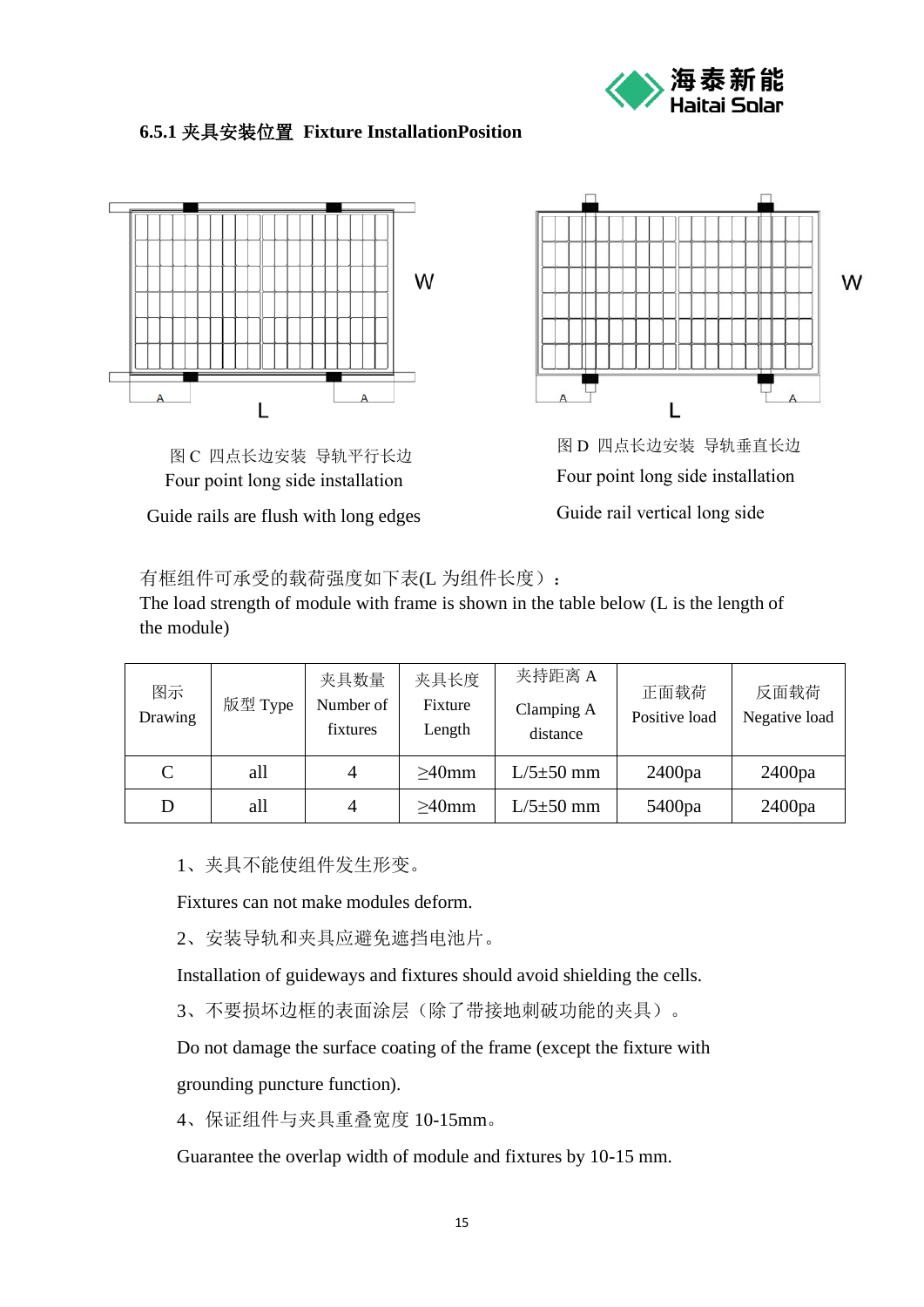

5、确保当反面载荷≤4000 Pa 时,夹具重叠长度至少 80mm,当反面载荷≤ 2400 Pa 时, 夹具重叠长度至少 40mm。

Ensure that the overlap length of fixture is at least 80 mm when the back load is less than 4000 Pa, and at least 40 mm when the back load is less than 2400 Pa. 6、夹具厚度至少 3mm,夹具材料应该是阳极氧化铝合金或不锈钢。

Fixture thickness should be at least 3mm. Fixture material should be anodic alumina alloy or stainless steel.



#### <span id="page-17-0"></span>**6.5.2** 安装孔安装位置 **Installation Position**

使用安装孔安装组件情况下,建议同时采用安装孔 1 和安装孔 2 进行固

定。

If you use mounting holes to install components, you are advised to use mounting holes 1 and 2 to secure components.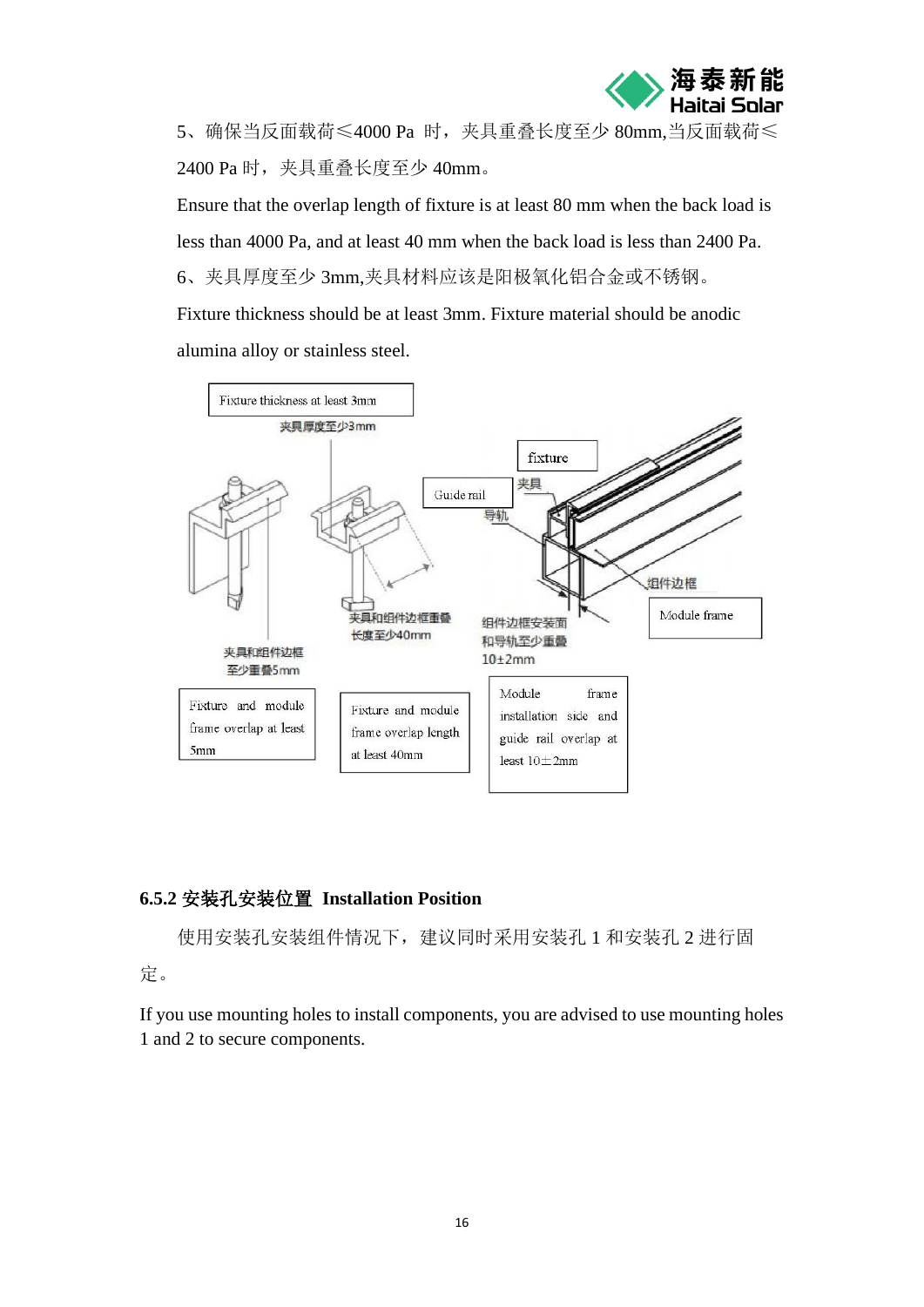



#### 可承受的载荷强度如下表: The load strength to be sustained is as follows:

| 适用版型                | 安装方式                                  | 正面载荷          | 反面载荷          |  |
|---------------------|---------------------------------------|---------------|---------------|--|
| Applicable version  | <b>Installation Method</b>            | Positive load | Negative load |  |
| $MH3$ , MH5,<br>MH8 | Mounting hole $1+$<br>Mounting hole 2 | 5400pa        | 2400pa        |  |
| $MH5$ , MH8         | Mounting hole 3                       | 2400pa        | 2400pa        |  |

备注:MH3、MH5、MH8 分别指代 HTMxxxMH3-72/60、HTMxxxMH5-72/60/54、

HTMxxxMH8-66/60 系列组件

Note: MH3, MH5 and MH8 refer to HTMxxxMH3-72/60, HTMxxxMH5-72/60/54 and

<span id="page-18-0"></span>HTMxxxMH8-66/60 series components respectively

## **7.** 电气安装 **Electrical Installation**

## <span id="page-18-1"></span>**7.1** 接地 **Grounding Connection**

组件的串联和并联电气连接图如下,组件串并联情况如下表

The series and parallel electrical connection diagram of components is as follows, and the series and parallel connection of components is shown in the table below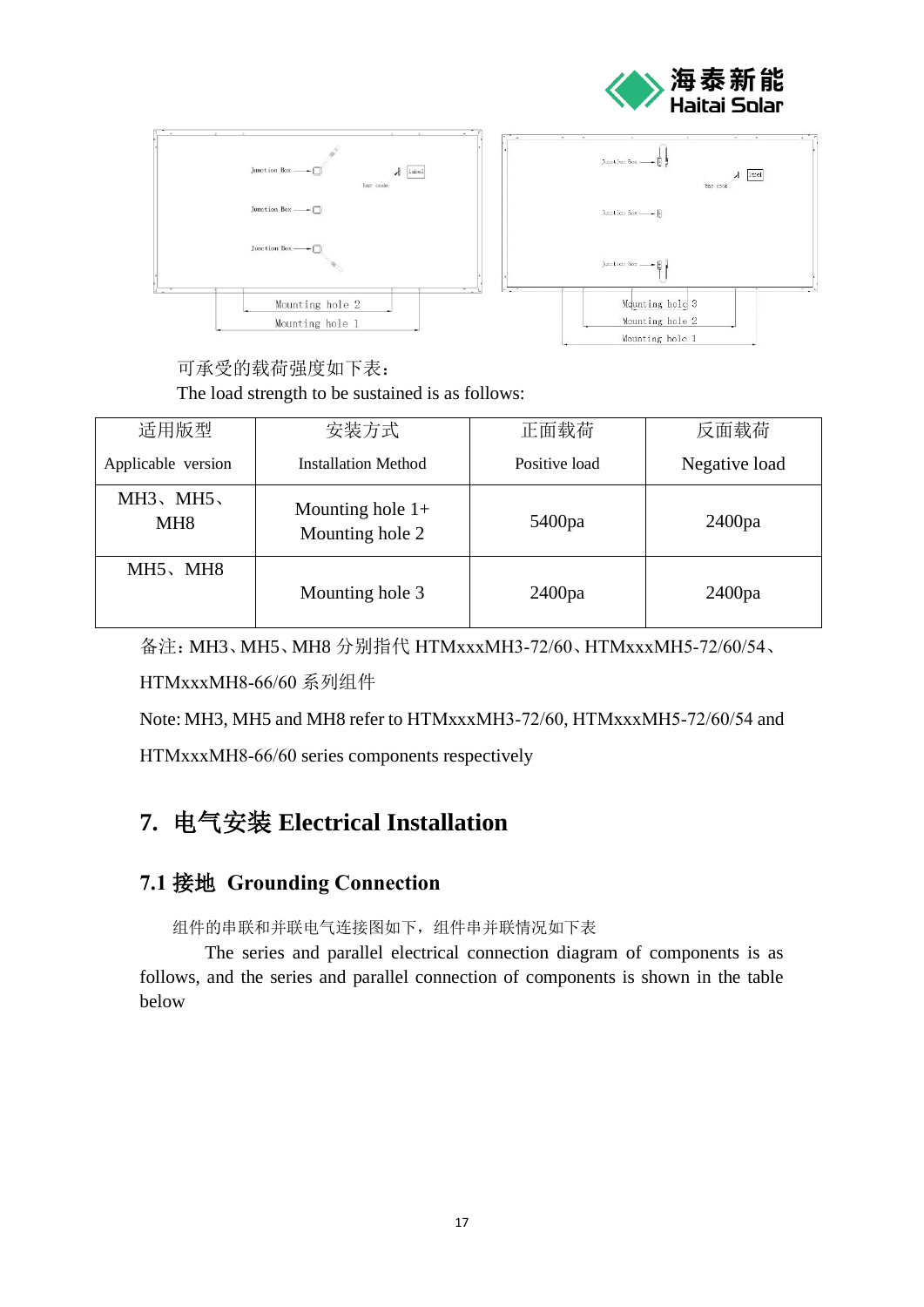



I.

| Model Type         | Cell size    | Number of cells | Number of cells in     | Number of parallel | remark |  |
|--------------------|--------------|-----------------|------------------------|--------------------|--------|--|
|                    |              |                 | series in each circuit | circuits in module |        |  |
| HTMxxxMH3-72       | $166*83mm$   | 144             | 72                     | $\overline{2}$     |        |  |
| HTMxxxMH3-72(1500) |              |                 |                        |                    |        |  |
| HTMxxxMH3-60       |              | 120             |                        |                    |        |  |
| HTMxxxMH3-60(1500) | $166*83mm$   |                 | 60                     | $\overline{c}$     |        |  |
| HTMxxxMH5-72       | $182*91mm$   | 144             | 72                     | $\overline{2}$     |        |  |
| HTMxxxMH5-72(1500) |              |                 |                        |                    |        |  |
| HTMxxxMH5-54       | $182*91mm$   | 108             | 54                     | $\overline{2}$     |        |  |
| HTMxxxMH5-54(1500) |              |                 |                        |                    |        |  |
| HTMxxxMH8-66       | $210*105$ mm | 132             | 66                     | $\overline{2}$     |        |  |
| HTMxxxMH8-66(1500) |              |                 |                        |                    |        |  |
| HTMxxxMH8-60       | $210*105$ mm | 120             | 60                     | $\overline{2}$     |        |  |
| HTMxxxMH8-60(1500) |              |                 |                        |                    |        |  |

- 所有的太阳能光伏组件边框和安装支架都必须按照相应的 《国家电气规程》或者当地 的电气法规规定正确的接地。
- All solar pv module frames and mounting brackets must be aligned in accordance with the corresponding National Electrical Code or local electrical code regulations .
- 导体的材料推荐使用4-14mm2 的铜导线(AWG 6-12)作为接地导线。组件的接地孔位 置有 接地标识"<mark>一</mark>"。接地线也必须通过合适的接地电极连接到大地。所有的导电连接 点必须牢固连接。
- You are advised to use a 4-14mm2 copper conductor (AWG 6-12) as the grounding conductor. The ground hole of the component is marked with " $\frac{1}{x}$ ". The ground wire must also be connected to the ground through a suitable ground electrode. All conductive connections must be securely connected .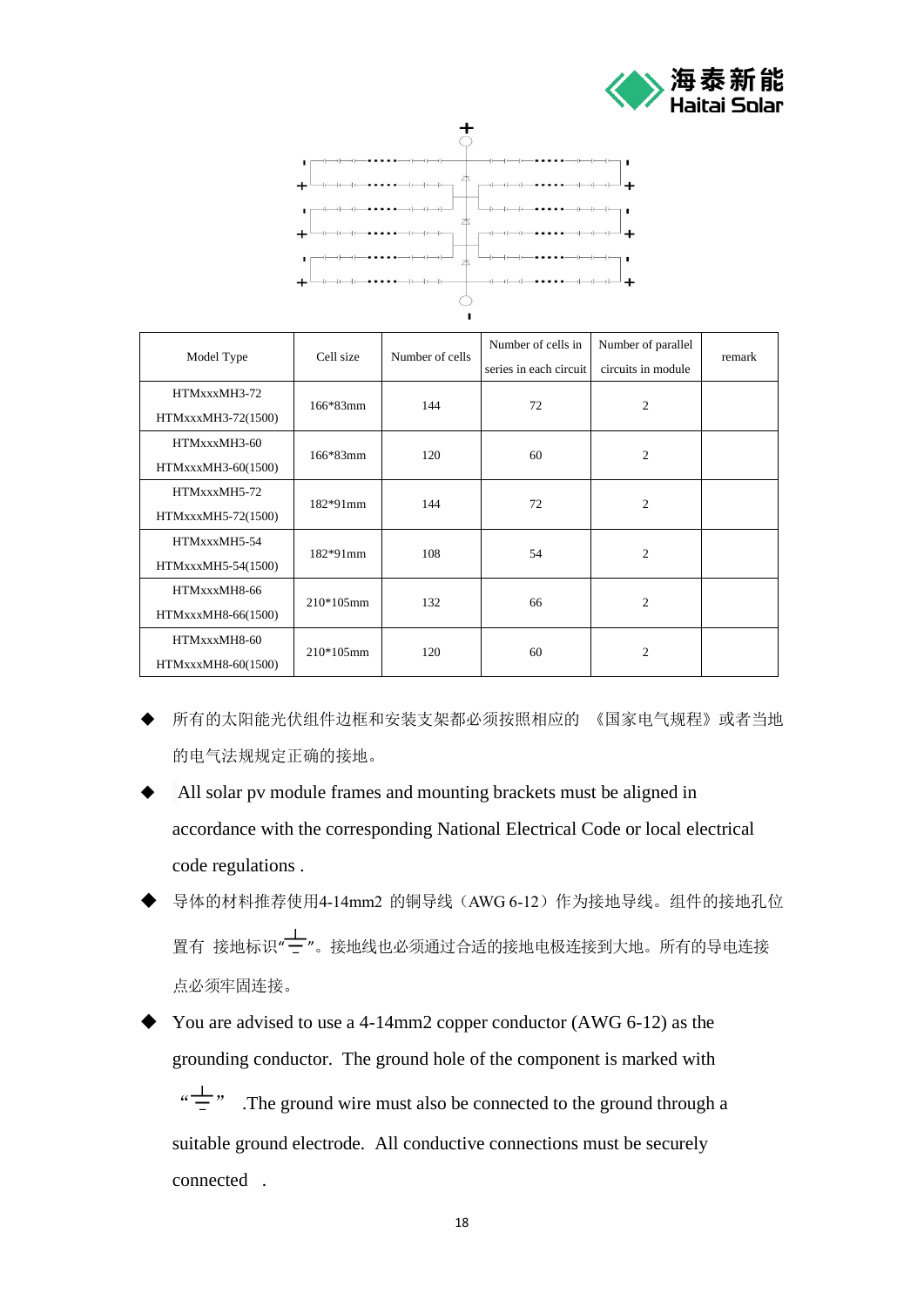

- 接地孔在光伏组件背面的铝合金边框上,直径为4.2mm,使用单独的接地线和相关配 件连接太阳能光伏组件的铝合金边框并将接地线连接到大地,建议使用M4 x 12mm 的 接地螺栓并配套有M4 的螺母,星型垫圈及平垫圈,这样能确保组件被牢靠接地。您 可以在海泰产品图纸上了解详细的产品接地孔数量,尺寸和位置,接地固定应用扭力 矩为4 -8N·m。
- ◆ the diameter of the ground hole is 4.2mm on the aluminum alloy frame at the rear of the photovoltaic module. Connect the ground cable and related accessories to the aluminum alloy frame of the solar photovoltaic module and connect the ground cable to the ground. It is recommended to use M4 x 12mm ground bolt with M4 nut, star washer and flat washer. This ensures that the component is securely grounded. You can learn about the number, size and position of the grounding holes in detail on the Product drawings of Haitai. The torsional torque for grounding fixation is  $4-8N \cdot m$ .
- ◆ 除了使用接地孔来进行接地外,您也可以选用以下方式来进行接地
- In addition to using the ground hole for grounding, you can also use the following methods for grounding
- ◆ 使用未被使用的安装孔接地
- ◆ Use unused mounting holes for grounding
- ◆ 其他专用接地装置不管采用哪一种接地方式,所有和光伏组件铝合金边框的接地电接 触点都需要穿透铝边框的阳极氧化涂层。在使用专用接地装置等其他第三方的接地装 置接地时,需要确保这些接地装置是可靠的,并且通过专业认证的产品,在安装时需 要遵守接地装置生产商的使用规定。
- ◆ Other special grounding devices No matter which grounding method is adopted, all grounding electrical contacts with the aluminum alloy frame of the PHOTOVOLTAIC module need to penetrate the anodized coating of the aluminum frame. When grounding a third-party grounding device, such as a dedicated grounding device, ensure that the device is reliable and professionally certified. When installing the device, comply with the manufacturer's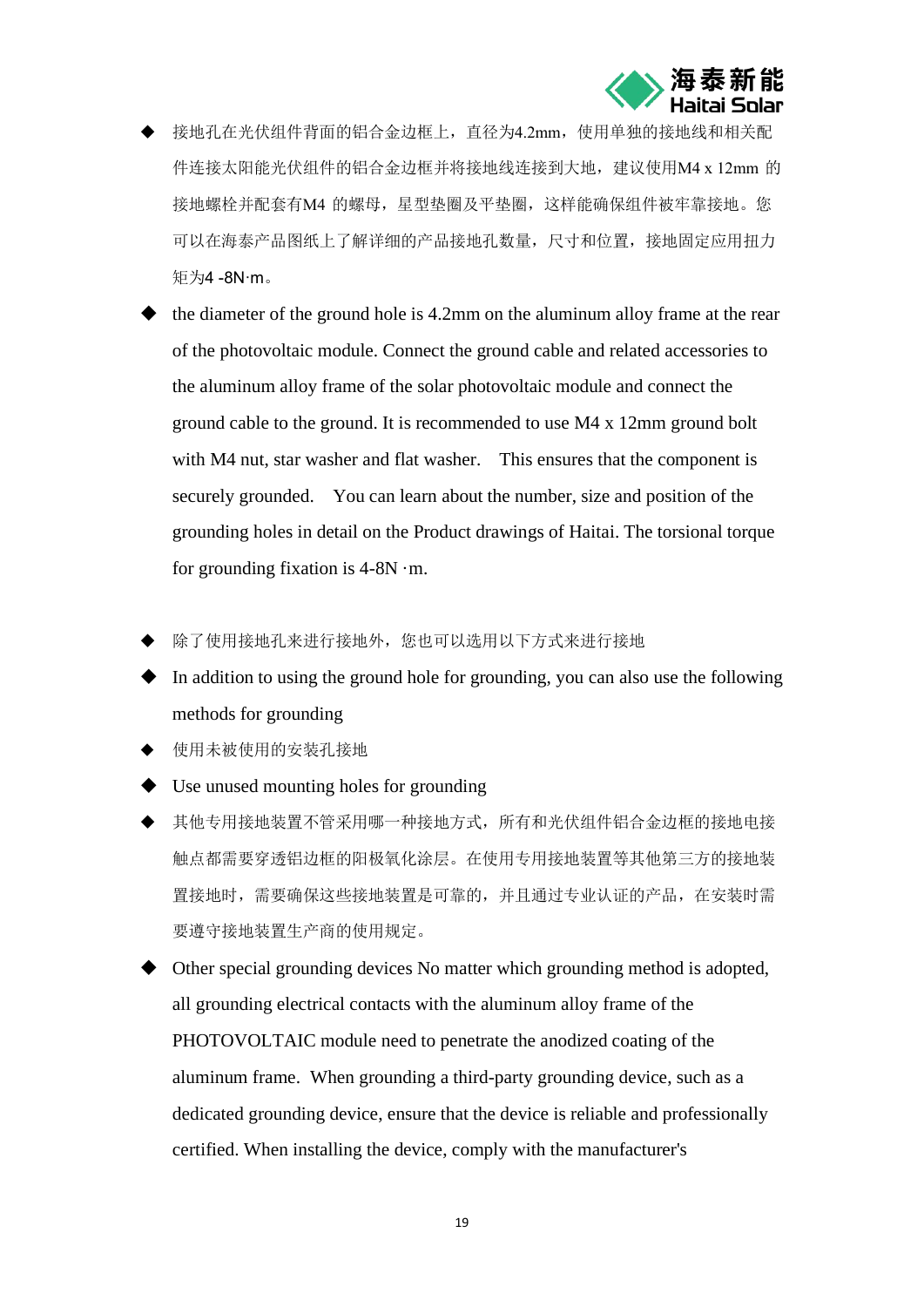

regulations.

#### <span id="page-21-0"></span>**7.2** 测试,调试,与故障排除 **[Test](http://cn.bing.com/dict/search?q=Test&FORM=BDVSP6&mkt=zh-cn)[.](http://cn.bing.com/dict/search?q=.&FORM=BDVSP6&mkt=zh-cn)[Debugging](http://cn.bing.com/dict/search?q=Debugging&FORM=BDVSP6&mkt=zh-cn) [and](http://cn.bing.com/dict/search?q=and&FORM=BDVSP6&mkt=zh-cn) [Troubleshooting](http://cn.bing.com/dict/search?q=troubleshooting&FORM=BDVSP6&mkt=zh-cn)**

◇ 串联组件连接到系统前的测试,使用数字万用表(推荐 fluke 170 系列或 DC 量程可以达到 1500V 的数字万用表)检查串联组件的开路电压。测量值应等 于单个组件开路电压的总和。您将在所用类型组件的技术说明书中找到额 定电压。

The serial modules are connected to the test before the system. Use digital multimeter (recommended Fluke 170 series or digital multimeter which DC range can reach 1500V) to check open-circuit voltage of the series modules. The measurement value should be equal to the sum of the open-circuit voltage of a single module and you will find the rated voltage in the technical specification of the type module you are using.

◇ 低电压故障排除。鉴别正常的低电压和故障低电压。这里提到的正常低电 压是指组件开路电压的降低,它是由太阳能电池温度升高或辐照度降低造 成的。故障低电压通常是由于终端连接不正确或旁路二极管损坏引起的。

Low voltage troubleshooting. Identify the normal low voltage and fault low voltage. The normal low voltage mentioned here refers to the decrease of the open circuit voltage of the module caused by the temperature increase of the solar cell or the decrease of the irradiance. Fault Low voltage is usually caused by improper terminal connection or bypass diode damage.

## <span id="page-21-1"></span>**7.3** 阻塞二极管和旁路二极管故障排除 **Blocking Diode and Bypass**

#### **Diode Troubleshooting**

◇ 阻塞二极管能够在组件没有电流生成时阻止电流从蓄电池流向组件。如果 没有使用充电控制器,则推荐使用阻塞二极管。关于充电控制器请咨询专 业经销商。

Blocking diodes could prevent current from flowing from the battery to the module when the module is not generating current. If you do not use the charge controller, it is recommended to use blocking diodes. About charge controller, please consult a professional dealer.

◇ 在系统中,当组件的一部分被遮挡而其它部分暴露在阳光下时,会发生热 斑效应,导致电池过热甚至会损坏组件。在组件中使用旁路二极管可以保 护组件不受这种过高的反向电流影响。所有额定功率大于 55 瓦的组件都已 在接线盒中集成了旁路二极管。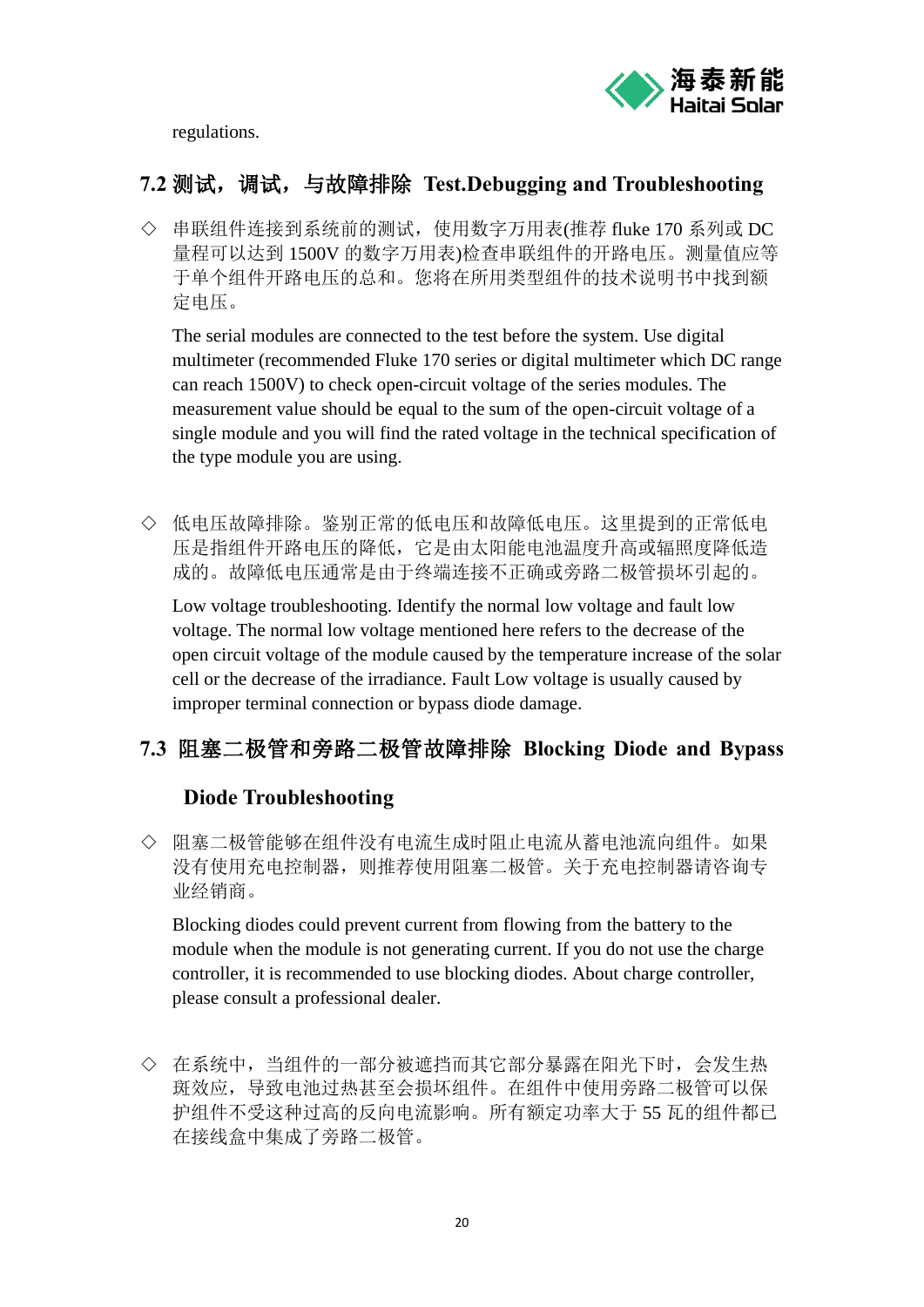

In the system, hot spot effect occurs when part of the module is blocked and other parts are exposed to the sunshine and thereby lead to overheat of the battery and damage the module. Using bypass diodes in the module protects the module from being affected by this excessive reverse current. All modules those rated power are more than 55 watts have a bypass diode integrated in the junction box.

## <span id="page-22-0"></span>**7.4** 并网电气系统 **On-grid Electrical System**

◇ 在一个光伏发电系统中尽量使用相同的组件,组件串联数量(N)≤V (max) /[Voc(atSTC)]。V(max) 为组件最大系统电压, Voc(atSTC)为组 件标称状态下开路电压。

Try to use the same components in a photovoltaic power generation system, the number of modules in series  $(N) \leq V(max) / [Voc(atSTC)]$ . V (Max) is the maximum system voltage of the component, and Voc(atSTC) is the open-circuit voltage under the nominal state of the component.

◇ 几个组件串联,然后并联形成光伏阵列,这特别适用于电压较高的情况 下。如果组件串联,总电压等于各个组件电压的总和。

Several modules in series, and then form a PV array in parallel, which is particularly suitable for high voltage situations. If the modules are connected in series, the total voltage is equal to the sum of the voltages of the individual modules.

◇ 需要使用高电流的情况下,可以将几个光伏组件并联,总电流等于各个组 件电流的总和。

In the case of using high current, you can put several PV modules in parallel, the total current is equal to the sum of the current of each module.

◇ 组件可提供预制连接器,用于系统的电气连接。电缆线尺寸、类型和温度 等参数的选择请参考相关的规程。

The module can provide prefabricated connectors for system's electrical connections. As for cable size, type and temperature and other parameters' choice, please refer to the relevant rules.

◇ 电缆横截面和连接器大小必须满足最大系统短路电流。否则电缆线和连接 器会因为电流过大而过热!有烧坏的危险!

The cable cross-section surface and connector's size must meet the maximum system short-circuit current, otherwise the cables and connectors will overheat because of excessive current and has the danger of burning!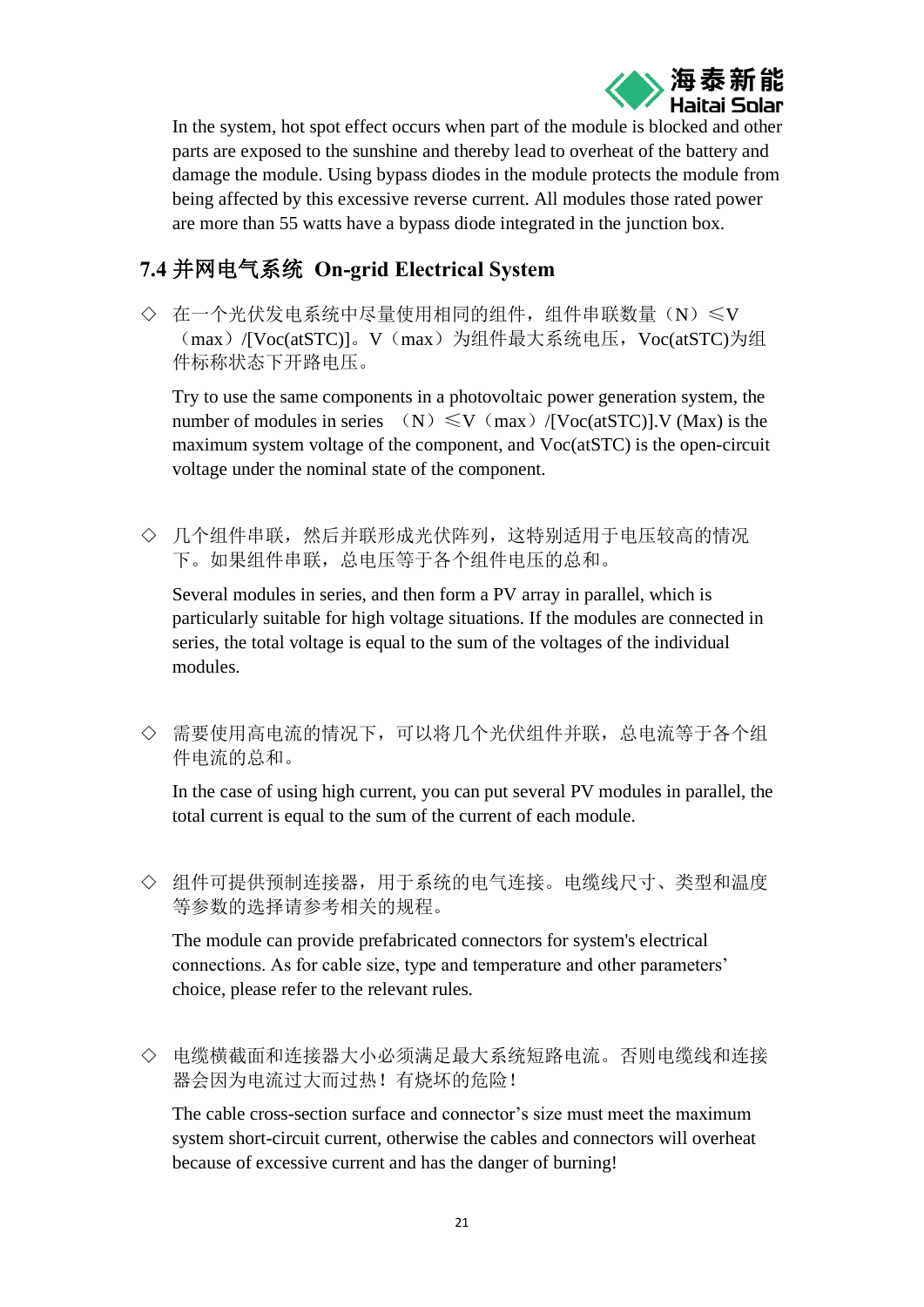

◇ 安装时有接线盒一端朝上避免被雨水淋到。

When installing, the junction box's one end to be upward to avoid being rained.

◇ 在调试或维修太阳能系统时要保护自己免遭电击,戴好绝缘手套和绝缘鞋 等防护用品使用专用的电工工具进行维修。

Protect yourself from electric shock when debugging or repairing the solar system. Wear protective gloves and insulated shoes and other protective equipment. Use special electrician tools for repairs.

## <span id="page-23-0"></span>**8.** 维护 **Maintenance**

◇ 为保证电池板最佳性能,海泰新能提交以下维护措施。

To ensure the best performance of the solar panels, Haitai New Energy provide the following maintenance measures.

◇ 应在早晨或傍晚发电功率低或没有功率时进行电池板清洁。

The solar panel should be cleaned in the morning or evening when the power is low or no power is processing.

◇ 必要时清洗玻璃表面,清洁玻璃表面应使用清水和软质物体擦洗,可使用 中性洗涤剂,切不可使用酸性或碱性或加研磨剂洗涤剂。

Cleaning the glass surface when necessary through clean water and soft objects. The neutral detergent should be used for cleaning while the acidic or alkaline or abrasive detergent is forbidden.

对于大型系统而言,当权衡是否应清洁电池阵列上的所有灰尘和沉积物 时,应考虑清洁成本、清洁后增加的能量产出以及组件在清洁后再次变脏的时 间等因素。如果不确定阵列或其截面是否需要清洁,首先应选择污染严重的阵 列串,然后从该串测量并记录逆变器的输入电流。

For large-scale systems, when considering whether all of the dust and deposits on the solar cell array should be cleaned or not, factors such as cleaning costs, increased energy output after cleaning, and the time it takes to get dirty again after cleaning need to be taken into consideration. If you are not sure whether the array or its sections need to be cleaned or not, you should firstly select the heavily polluted array string and then measure and record the inverter's input current from that string.